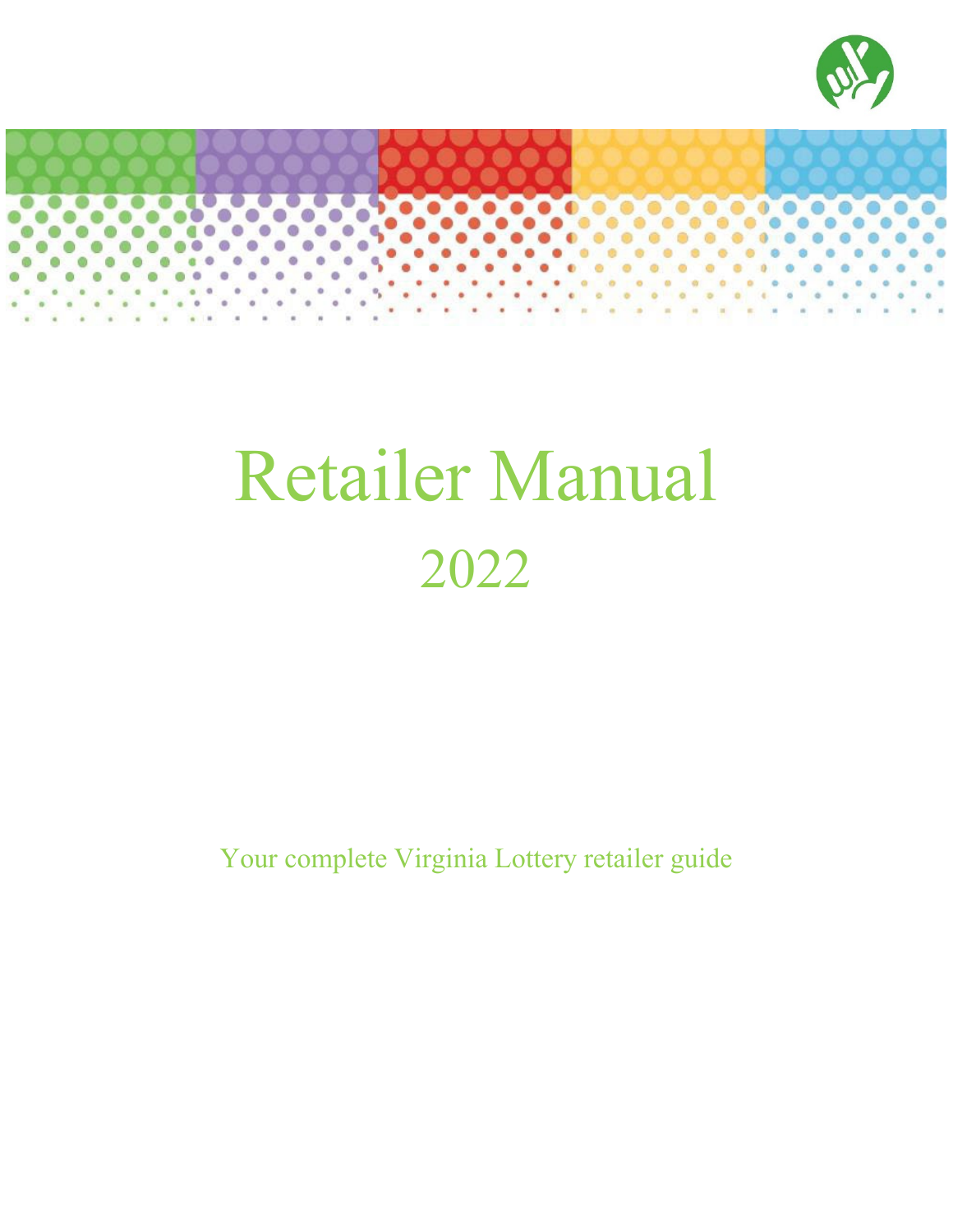# Contents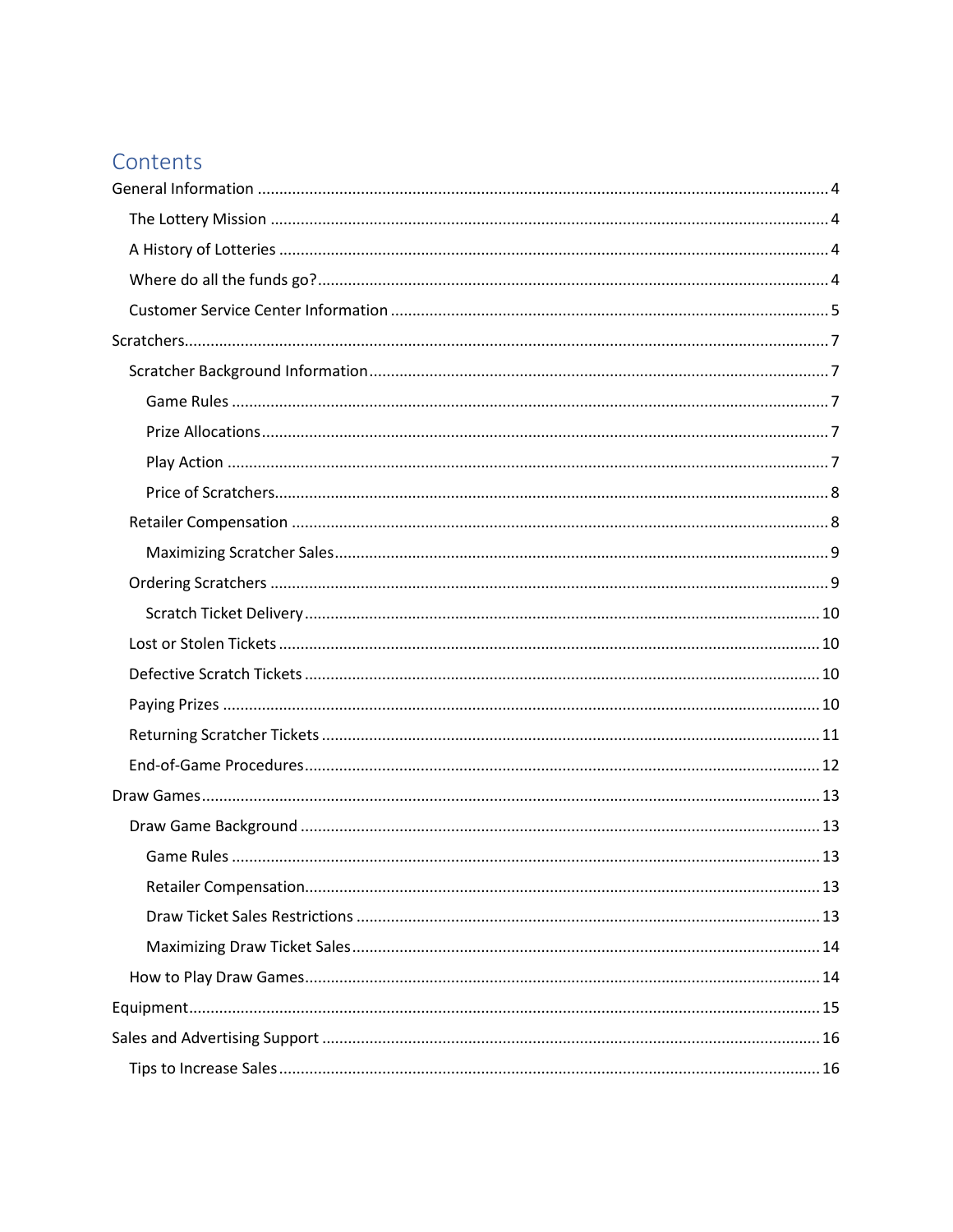<span id="page-2-0"></span>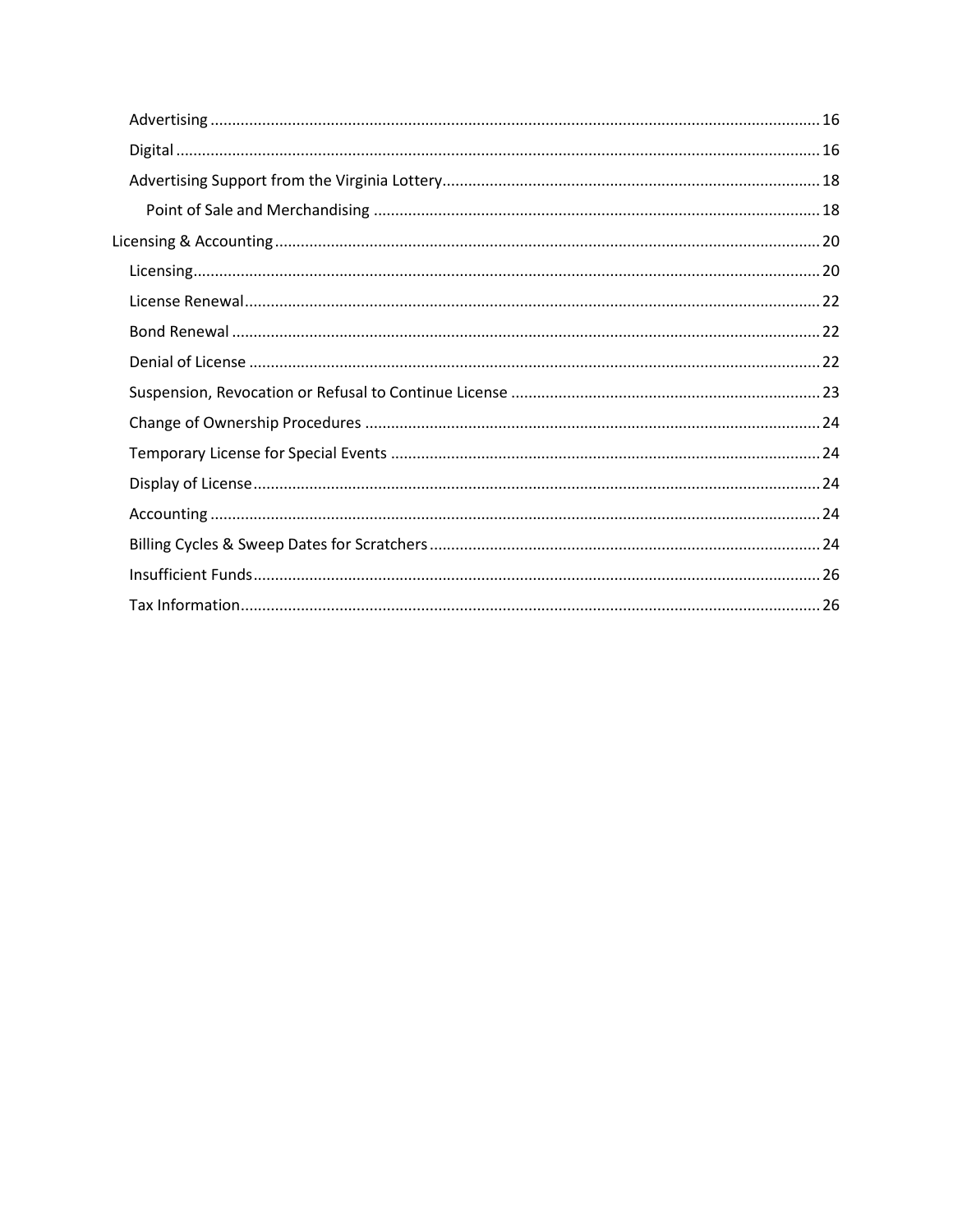# General Information

# <span id="page-3-0"></span>The Lottery Mission

The Virginia Lottery's mission is to contribute to Virginia's future one play at a time.

# <span id="page-3-1"></span>A History of Lotteries

Lotteries, as a means of raising funds, have existed for centuries. Ancient Rome used lotteries to fund public construction and support military operations. One of America's first permanent settlements, Jamestown Colony, was largely funded with lottery monies. Many highly regarded colleges, including Harvard, Dartmouth, Columbia, and Virginia's own William & Mary, were founded and built with lottery money.

New Hampshire was the first state to start a modern lottery. That was in 1964. Since then, 46 states plus the District of Columbia have followed New Hampshire and established lotteries. Virginia began selling lottery tickets in September 1988. Jurisdictions with legalized lotteries include:

| Arizona              | Iowa          | Nebraska       | South Carolina |
|----------------------|---------------|----------------|----------------|
| Arkansas             | Kansas        | New Hampshire  | South Dakota   |
| California           | Kentucky      | New Jersey     | Tennessee      |
| Colorado             | Louisiana     | New Mexico     | Texas          |
| Connecticut          | Maine         | New York       | Vermont        |
| Delaware             | Maryland      | North Carolina | Virginia       |
| District of Columbia | Massachusetts | North Dakota   | Washington     |
| Florida              | Michigan      | Ohio           | West Virginia  |
| Georgia              | Minnesota     | Oklahoma       | Wisconsin      |
| Idaho                | Mississippi   | Oregon         | Wyoming        |
| Illinois             | Missouri      | Pennsylvania   |                |
| Indiana              | Montana       | Rhode Island   |                |

# <span id="page-3-2"></span>Where do all the funds go?

By law, Virginia Lottery proceeds are provided to the Virginia Department of Education for distribution to local school divisions solely for public education, grades K-12.

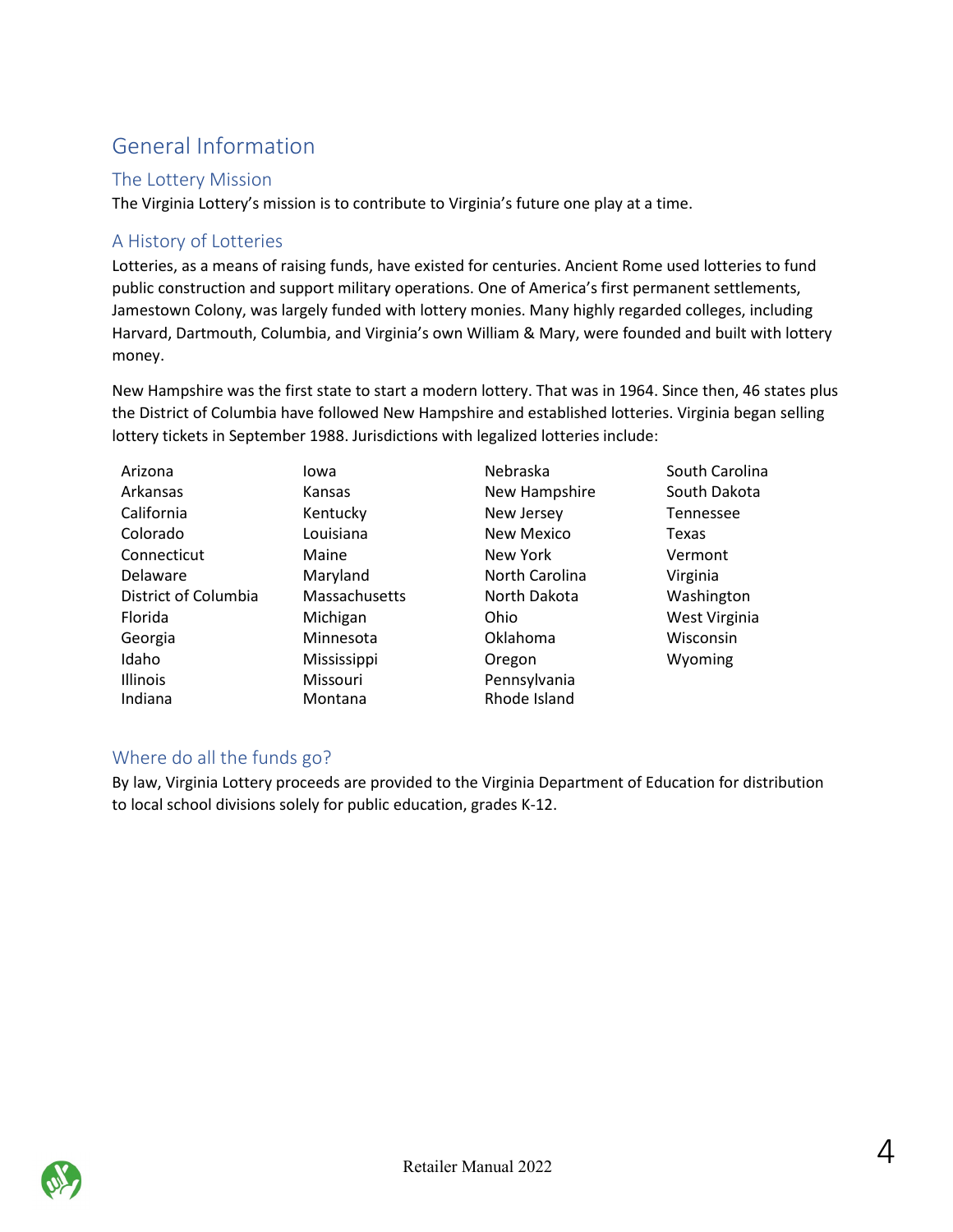## <span id="page-4-0"></span>Customer Service Center Information

#### **Northern Virginia**

14550 Potomac Mills Road | Woodbridge, Virginia 22192 Phone: 703-494-1501 | Fax: 703-494-0640 Hours: 8:30 a.m. – 5:00 p.m. Monday, Tuesday, Thursday, and Friday. Wednesday: 8:30 a.m. – 6:00 p.m.

**Directions:** From I-95 take exit 156 West toward Dale City (VA-784). Turn right at second traffic light. Then turn right at next traffic light on Town Center Road. Turn left onto Potomac Mills Road, and then turn left into the VA Lottery parking lot (Festival II Shopping Center).

#### **Shenandoah Valley**

1790-26 E. Market Street | Harrisonburg, Virginia 22801

Phone: 540-433-7979 | Fax: 540-433-9299

Hours: 8:30 a.m. – 5:00 p.m. Monday – Friday

**Directions:** From I-81 take exit 247-A (US Route 33). Go to the second traffic light and turn left into the Spotswood Valley Square Shopping Center.

**Richmond** – Virginia Lottery Head Quarters |

600 East Main Street | 1st Floor | Richmond, Virginia 2319

Phone: 804-692-7000

Hours: 8:30 a.m. – 5:00 p.m. Monday – Friday

**Directions coming from West on I-64**: Follow I-64 until it merges with I-95 South. Continue I-95 South when it splits from I-64. Take exit 74B (Franklin Street). At the stoplight at the bottom of the exit ramp, turn right onto Franklin Street. Go one block to the first stoplight and turn left onto 14th Street. Go one block and turn right onto Main Street. Lottery Headquarters is at the intersection of Main Street and 7th Street. The entrance to the Prize Zone is on the Main Street side of the building.

**Directions coming from East on I-64:** Follow I-64 to I-95 South. Take exit 74B (Franklin Street). At the stoplight at the bottom of the exit ramp, turn right onto Franklin Street. Go one block to the first stoplight and turn left onto 14th Street. Go one block and turn right onto Main Street. Lottery Headquarters is at the intersection of Main Street and 7th Street. The entrance to the Prize Zone is on the Main Street side of the building.

**Directions coming from North on I-95:** Take exit 74B (Franklin Street). At the stoplight at the bottom of the exit ramp, turn right onto Franklin Street. Go one block to the first stoplight and turn left onto 14th Street. Go one block and turn right onto Main Street. Lottery Headquarters is at the intersection of Main Street and 7th Street. The entrance to the Prize Zone is on the Main Street side of the building.

**Directions coming from South on I-95:** Take exit 74A onto I-195/Downtown Expressway (this is a toll road). From I-195/Downtown Expressway, take the 7th St Exit, drive up 3 blocks and Lottery Headquarters is at the intersection of 7th Street and Main Street. The entrance to the Prize Zone is on the Main Street side of the building.

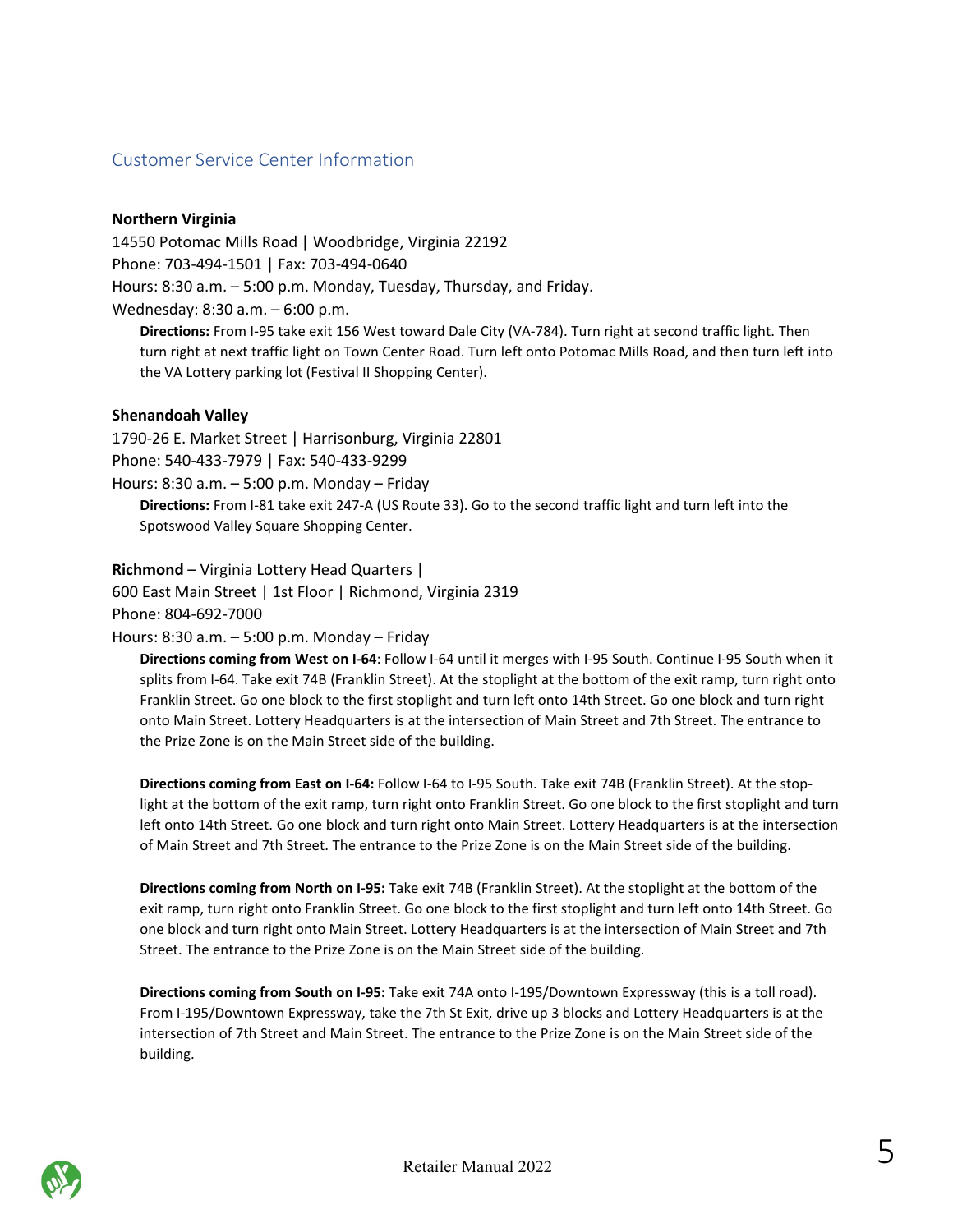#### **Prize Zone West**

1620 E. Parham Road | Richmond, VA 23228 Phone: 804-692-7950 | Fax: 804-266-1748

Hours: 8:30 a.m. – 5:00 p.m. Monday – Friday

**Directions:** Head northwest on I-95 N toward Exit 78. Take exit 83B to merge onto VA-73 W./E. Parham Road. Continue to follow E. Parham Road. Destination will be on right.

#### **Hampton Roads**

2306-2308 W. Mercury Boulevard | Hampton Roads, Virginia 23666 Phone: 757-825-7800 | Fax: 757-825-7813 Hours: 8:30 a.m. – 5:00 p.m. Monday, Tuesday, Thursday, and Friday

Wednesday – 8:30 a.m. – 6:00 p.m.

**Directions coming from North:** Take 1-64E exit 28A toward Norfolk/VA Beach. Take Mercury Blvd. N/US-258N/ VA 134S, exit 263 toward Coliseum and merge on US 258S/W. Mercury Blvd. on the left to James River Bridge. The lottery office will be on the right.

**Directions coming from South:** Take I-64W toward Richmond then merge on US 258S/W. Mercury Blvd. via exit 263A toward James River Bridge. The lottery office will be on the right. Follow West Mercury Boulevard the Customer Service Center is in a small shopping center on the right.

#### **Central Virginia**

Longwood Village Shopping Center | 1506 South Main Street | Farmville, Virginia 23901 Phone: 434-392-7294 | Fax: 434-392-7292

Hours: 8:30 a.m. – 5:00 p.m. Monday – Friday

**Directions:** From Route 460, take the second Farmville exit, and turn right onto Route 15. Travel north to the second stop light. Turn right into the Longwood Village Shopping Center.

#### **Roanoke Valley**

1287 Towne Square Boulevard | Roanoke, Virginia 24012 Phone: 540-561-7011 | Fax: 540-561-7402

Hours: 8:30 a.m. – 5:00 p.m. Monday – Friday

**Directions:** From I-81 take exit 143 onto I-581 South. Take exit 3-E and get over in the far-left lane after you get off the exit ramp. Follow Hershberger Road to the first stop light and turn left onto Rutgers Street. Go straight until you come to a stop sign. Then turn right onto Towne Square Boulevard. Turn left into the parking lot when you see the Subway sign. The Lottery office is at the far-right side of the shopping center.

#### **Southwest Virginia**

408 East Main Street | Abingdon, Virginia 24210

Phone: 276-676-5540 | Fax: 276-676-5548

Hours: 8:30 a.m. – 5:00 p.m. Monday – Friday

**Directions:** Take I-81 to exit 17, Cummings St. West. Proceed to third traffic light. Turn right on Main Street. Go approximately 1/4 mile. The office is on the right.

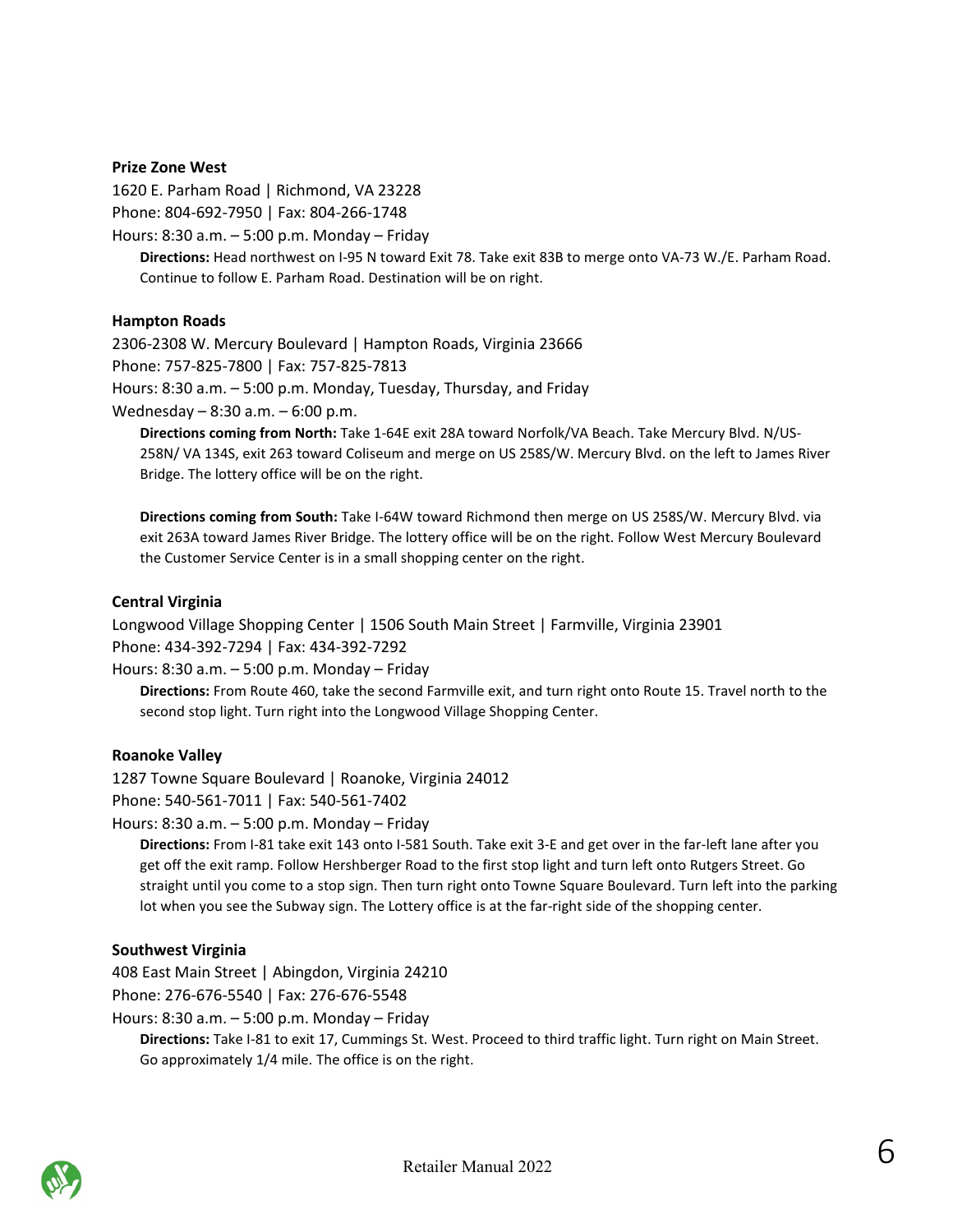# <span id="page-6-0"></span>**Scratchers**

# <span id="page-6-1"></span>Scratcher Background Information

In Virginia, Scratchers range in price from \$1 to \$30. Some are designed to be played very quickly. Other games, generally at the higher price points, are designed to create more of an "extended play" experience. Each Scratcher has its own characteristic elements that set it apart from others. Graphic design, theme, prize structures, odds, and the number of winners change for every game. Scratchers account for more than 1/2 of all Lottery sales in Virginia.

## <span id="page-6-2"></span>Game Rules

Basic game rules are explained on the front of each ticket. For a complete copy of game rules for a specific Scratcher, contact your Customer Service Center.

## <span id="page-6-3"></span>Prize Allocations

Prize allocations differ slightly for each Scratcher. The higher price point games usually have a slightly higher percentage of money in the prize fund.

## <span id="page-6-4"></span>Play Action

THERE ARE FOUR BASIC PLAY ACTIONS:

**Add Up:** In an "add up" game, players add a series of numbers and try to match or exceed a number printed elsewhere on the ticket.

**Line Up:** In a "line up" game, players try to find several symbols in a pre-determined pattern or sequence.

**Match:** In a "match" game, players try to find matching symbols or dollar amounts.

**Key Symbol:** In a "key symbol" game, players try to find or match a specified number or symbol.

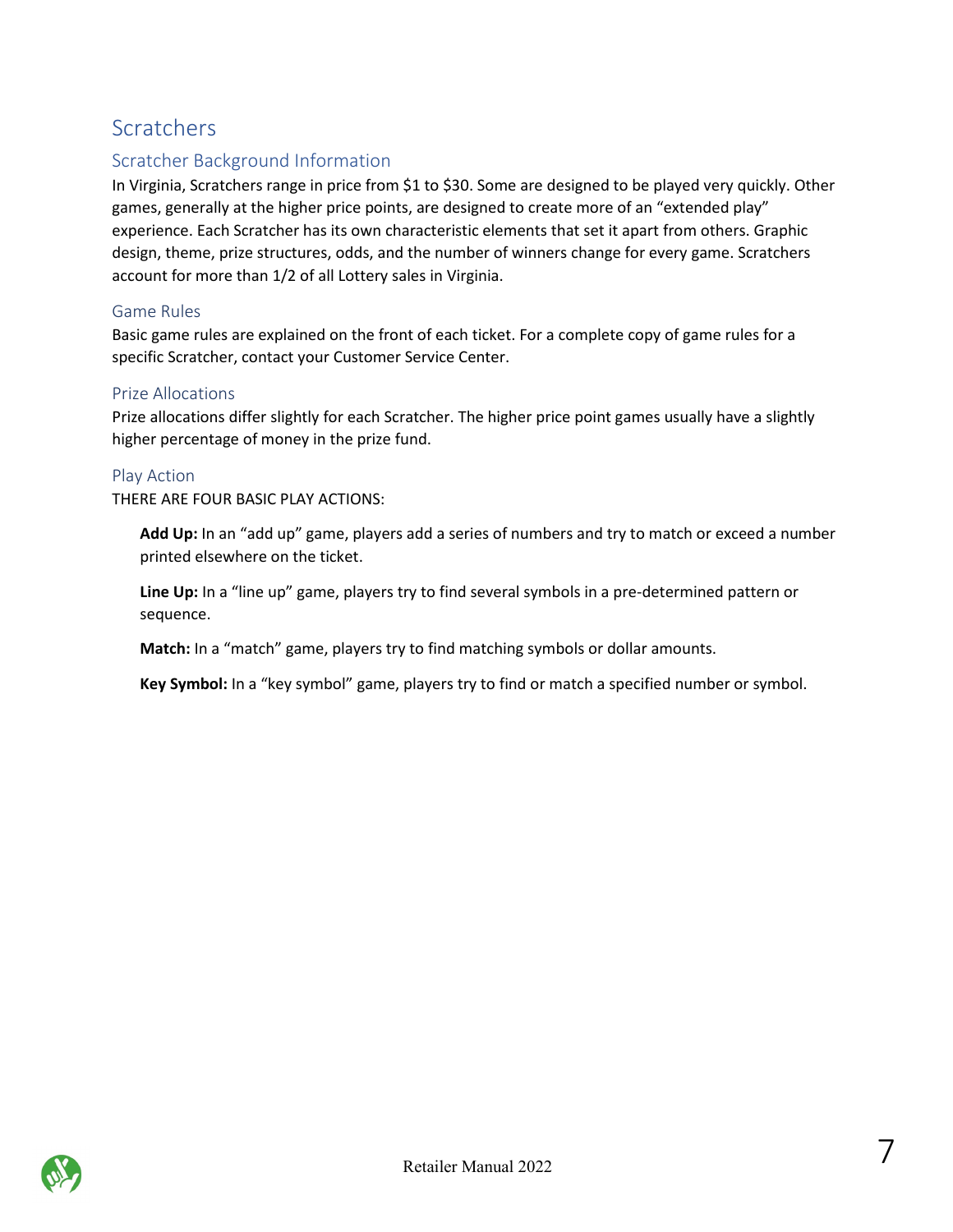# Price of Scratchers

The price of a ticket pack is the retail value minus the 5% commission. Here are how the current price points compare:

**\$1 Games:** \$200 Retail Value (200 ct) Less \$10 (Commission) \$190 (Cost)

**\$2 Games:** \$200 Retail Value (100 ct) Less \$10 (Commission) \$190 (Cost)

**\$3 Games:** \$300 Retail Value (100 ct) Less \$10 (Commission) \$285 (Cost)

**\$10 Games:** \$400 Retail Value (40 ct) Less \$20 (Commission) \$380 (Cost)

**\$20 Games:** \$400 Retail Value (20 ct) Less \$20 (Commission) \$380 (Cost)

**\$30 Games:** \$600 Retail Value (20 ct) Less \$30 (Commission) \$570 (Cost)

**\$5 Games:** \$200 Retail Value (40 ct) Less \$10 (Commission) \$190 (Cost)

# <span id="page-7-0"></span>Retailer Compensation

## **Licensed Retailers Receive:**

- Five percent (5%) commission for all Scratchers sold at your store. This money is deducted up front from your cost of tickets.
- One percent (1%) of all prizes from scratch prizes cashed at your store. This money is credited on your Weekly Settlement Report.
- From time-to-time, retailer promotional programs may be offered to increase your compensation. These programs are designed to reward you for improved performance and results. Your sales representative will inform you when these programs occur.
- Retailers who sell scratch tickets with prizes of \$20,000 or more receive an additional bonus. Ask your sales rep for more information.

# **Scratcher Sale Restrictions**

- It is against the law for you to sell Lottery tickets to any customers under the age of 18.
- You may allow employees 16 years or older to sell or redeem Lottery tickets if they are supervised by an on-site manager who is 18 years of age or older.
- You are required to activate Scratchers before placing them for sale.
- Scratcher sales from retailers to customers must be for the price shown on the ticket. You maynot charge tax or any additional service fees.
- You may not sell Lottery tickets to customers by credit card or by charging them to a store account.
- You may not accept food stamps or food coupons as payment for Lottery tickets.

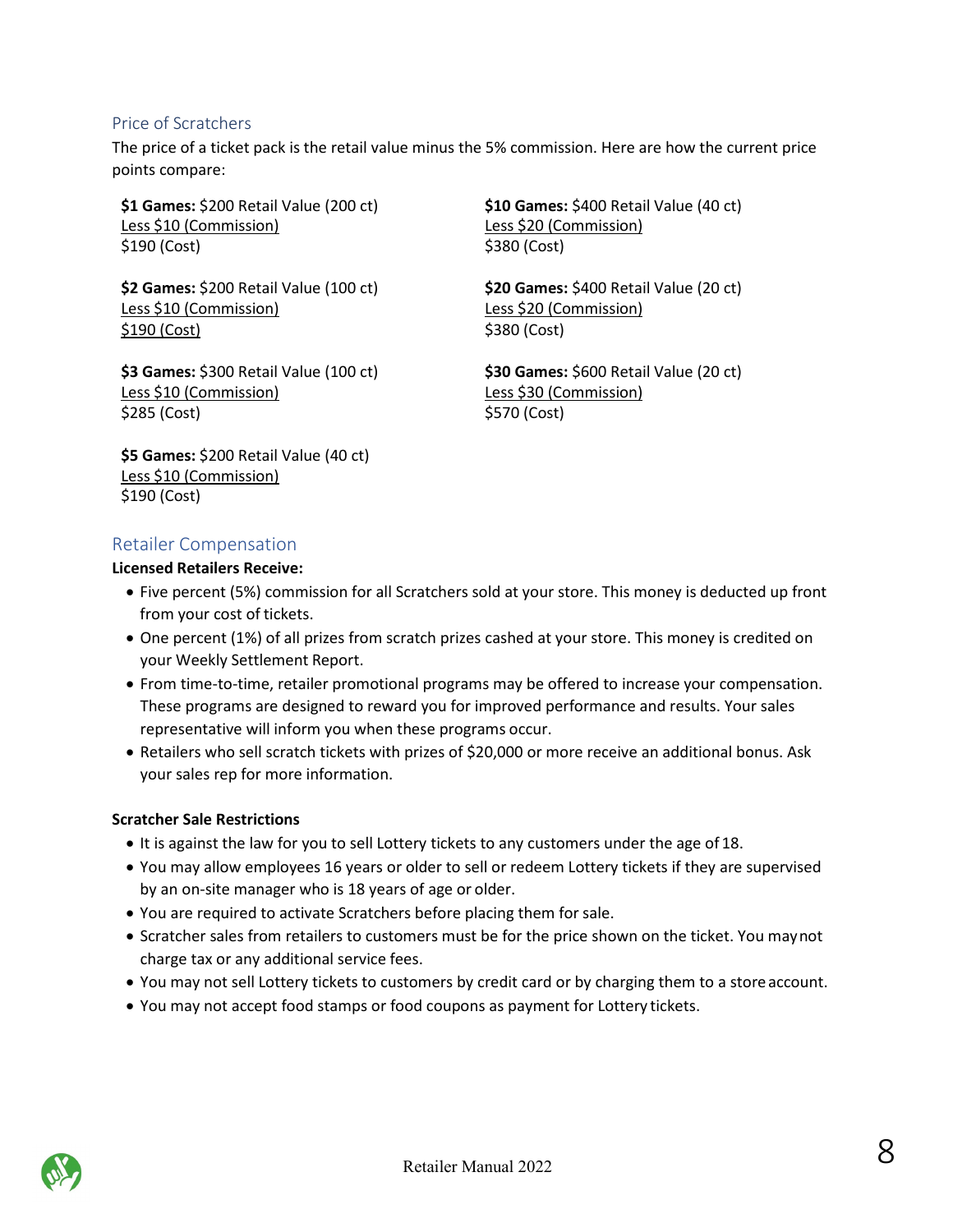## <span id="page-8-0"></span>Maximizing Scratcher Sales

Most Scratcher sales are impulse purchases. You can maximize your store's potential for Scratcher sales by following these tips:

- Display the Scratchers in a highly visible, unobstructed location. If players cannot see the games, they will not remember to purchase them. Your sales rep can provide you with highly visible, secure ticket dispensers and suggest the best location for placement. These ticket dispensers are provided at no cost to you.
- Carry a variety of games. Like other products in your store (i.e. sodas, candy) if you carried only 2 or 3 varieties, you would not have choices that appeal to all your customers. Scratchers are the same. We suggest you carry at least 20 games in order to have choices that appeal to all your current customers and potential customers.
- Always activate and display the newest games as soon as they are available. Players always want to try a new game when it comes out. Your Scratcher sales will be higher during the first 2 weeks of a new game if you stock and merchandise them properly.
- Effective Point-of-Sale merchandising will help to increase awareness and sales for scratch tickets. Your sales rep will provide ideas and materials to effectively merchandise your store. Point-of-Sale materials are provided to Lottery retailers at no charge.
- Create "winner awareness" in your store. Players like to play where people win. Even the smallest of prizes add up to impressive totals over time. Your sales rep can provide ideas and materials to improve winner awareness in your store.

In addition to ticket dispensers that fit any type of counter set-up, we also have Scratcher vending machines that have proven to be successful for certain trade styles. Ask your sales rep for help in determining the best fit for your business.

# <span id="page-8-1"></span>Ordering Scratchers

#### **Regular Orders**

When you become a Virginia Lottery retailer your sales rep will send an order of tickets based on your store's weekly sales.

# **YOU MAY NOT PURCHASE FOR RESALE OR EXCHANGE PACKS OF TICKETS WITH OTHER LOTTERY RETAILERS OR STORE LOCATIONS. PACK NUMBERS ARE CODED TO THE RETAILER WHO ORDERS THEM FOR SECURITY AND ACCOUNTING REASONS.**

#### **Emergency Ticket Orders**

There may be times when your ticket inventory runs low. If this happens:

- You may contact your sales representative directly to get tickets.
- If you do not have your sales representative contact information, please call retailer support at **1- 800-654 2500**.

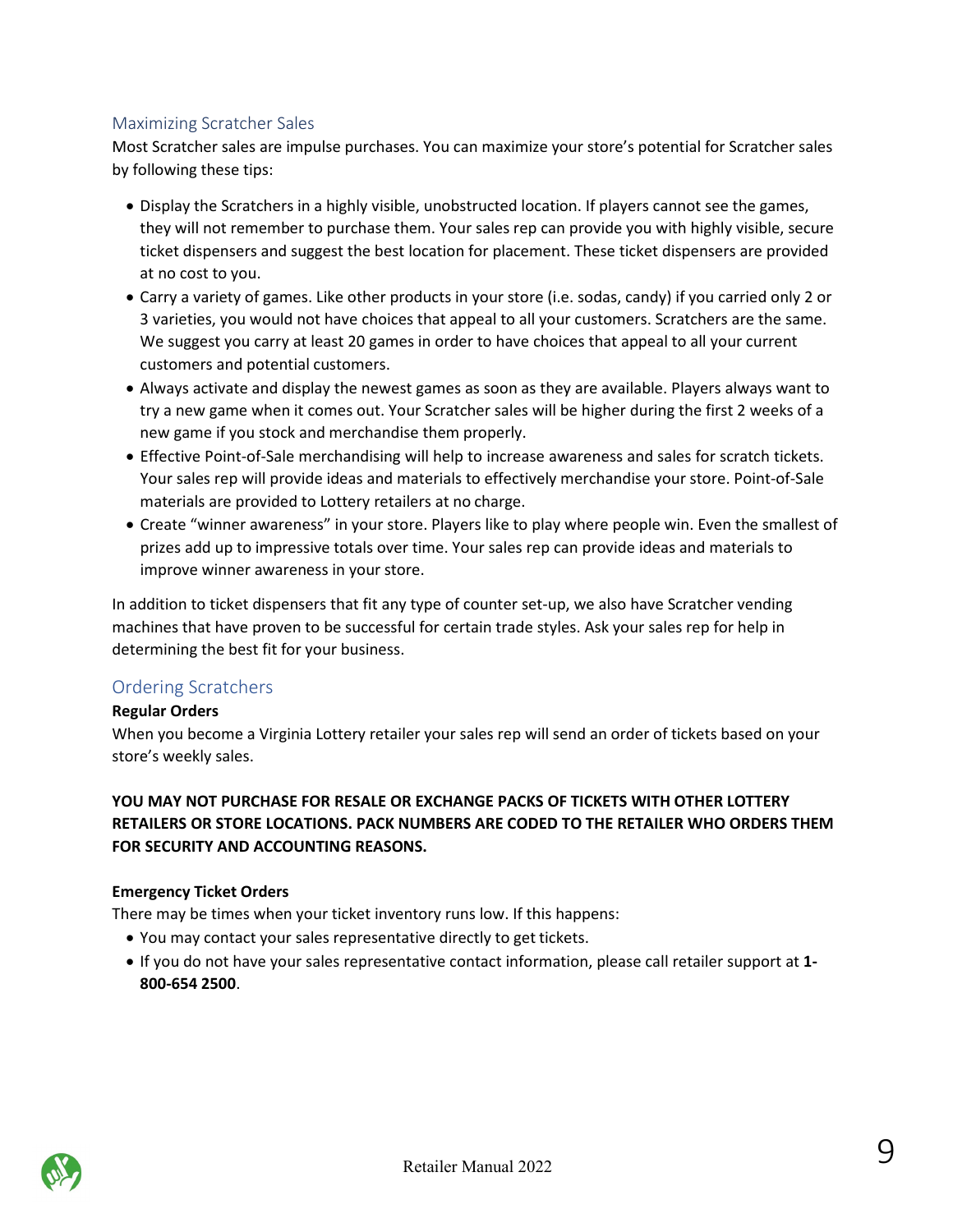# <span id="page-9-0"></span>Scratch Ticket Delivery

Tickets are delivered via UPS. It takes from 2 to 3 business days after the order is placed. Tickets are not delivered on Saturday or Sunday. **When you receive the tickets, compare the pack numbers listed on the tickets to the pack numbers listed on the enclosed packing manifest. If everything is correct, scan the barcode on the packing manifest with the online terminal's CCD reader to acknowledge delivery.**

*If pack numbers on the tickets and the pack numbers on the invoice do not match up, you should call your sales representative. If you do not have their contact information, please call retailer support at 1- 800-654-2500.*

# <span id="page-9-1"></span>Lost or Stolen Tickets

You should take all reasonable measures to safeguard Lottery tickets in your possession. Immediately upon arrival, Lottery Scratch tickets should be confirmed and place in a locked and secure area. Report lost or stolen tickets to the local police and Lottery Security. You can contact Lottery Security by calling a Customer Service Center or Virginia Lottery HQ in Richmond **(804-692-7220)**. After 5 p.m. and on weekends, contact Retailer Support at **1-800-654-2500** to report lost or stolen tickets. It is always important to keep an accurate inventory of tickets, especially ones that have been activated to include game, pack, and ticket numbers. If you provide the pack, game, and ticket numbers, Lottery Security will change the ticket status of packs that you report to "Lost /Stolen". Security is only able to change the status of activated tickets to lost or stolen if they have not been cashed. If the pack is settled, we can override the cashed tickets and move them all.

You will still be billed for any tickets that were lost or stolen after you activated them. If the tickets were in a confirmed status, but not active, and you report them stolen, you will not be billed for the tickets.

If any tickets reported as lost or stolen are recovered and returned to the Lottery unscratched, unredeemed and not damaged in any manner, you will be given credit for them.

# <span id="page-9-2"></span>Defective Scratch Tickets

Report defective scratch tickets to your sales rep. Your sales rep will pick up the tickets and issue you credit. The credit for any defective tickets will be issued during the billing cycle in which the ticket return is processed.

# <span id="page-9-3"></span>Paying Prizes

A ticket is a bearer instrument. The person who signs the back of the ticket is considered the bearer, or owner, of the ticket. Payment of prizes will be made to the bearer of the validated winning ticket. **Do not pay prizes from tickets unless you validate them through the system.**

#### **Prize Amounts of \$600 or Less**

Prize-winning tickets must be validated before payment. You must pay prizes up to \$600, even if the ticket wasn't purchased at your location.

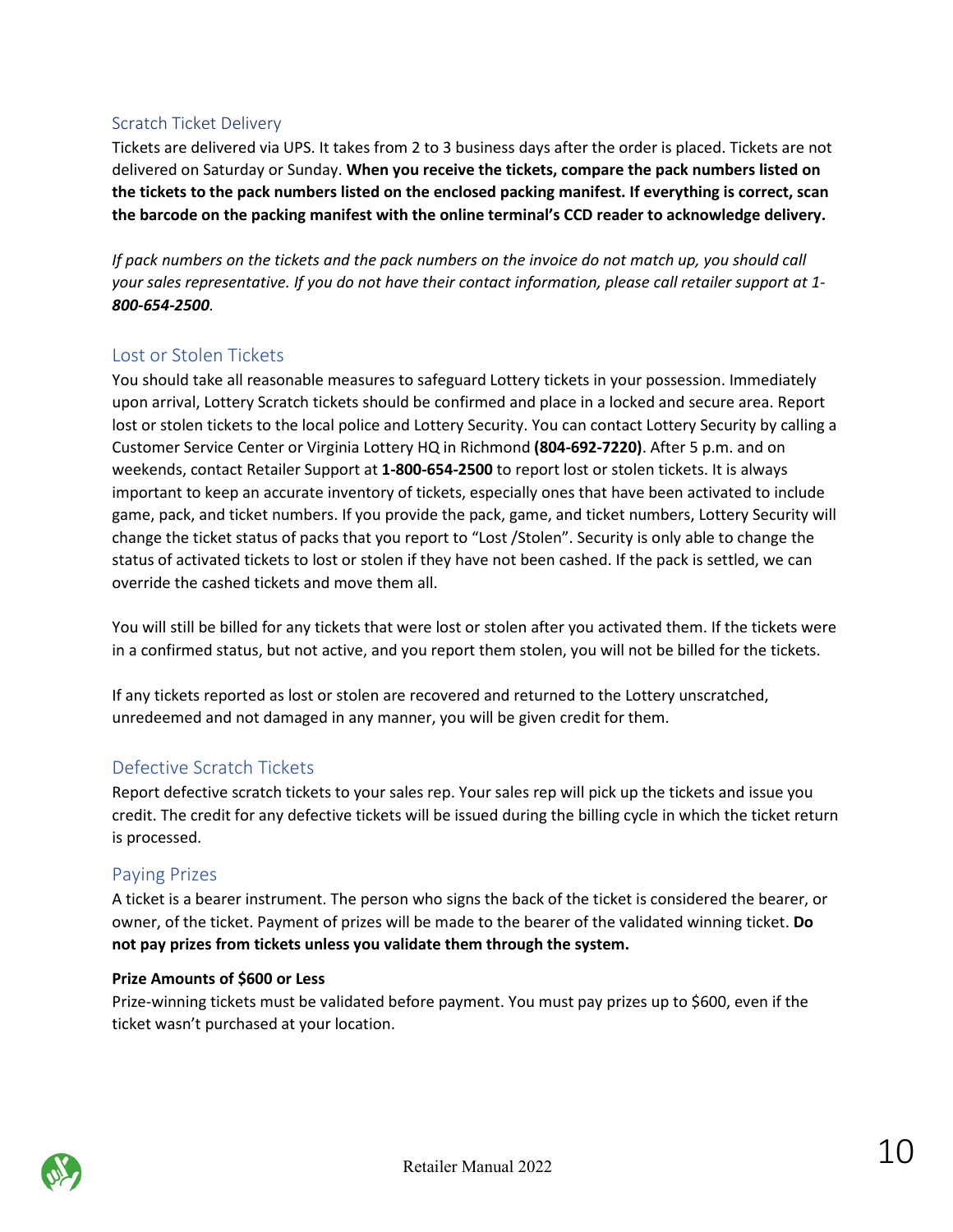Retailers may pay prizes with cash, certified check, cashier's check, business check, money order, or any combination of these methods. Players prefer to receive cash, and retailers who pay prizes in cash are likely to sell more tickets and increase their overall store sales. You are encouraged to pay prizes with cash or a combination of cash and money order. A retailer cannot impose a fee or additional charge for cashing a winning Lottery ticket. If a check used to pay a prize does not clear for any reason, you will be subject to the same ser vice charge, interest and penalty payments that would apply if the check were made payable to the Lottery.

You will receive a 1% cashing bonus on the total dollar amount of prizes that you pay in your store.

## **Prizes Greater Than \$600**

Prizes of \$601 or more must be redeemed at a Lottery office in person or by mail. The ticket holder may present the signed ticket and completed claim form at any Lottery Customer Service Center or mail the signed ticket to Lottery Headquarters at P.O. Box1254, Richmond, VA 23218. Players presenting tickets in person must provide a photo I.D. and proof of their Social Security number. Prizes above \$5,000 will have the minimum amount of taxes (25% federal, 4% state) withheld allowed by law. All prizes of \$100 or more that are claimed at a Lottery Office are subject to withholding for debt set-off.

## **Non-Cash Prizes**

Some Scratchers award non-cash prizes. The Lottery may or may not choose to pay all associated taxes related to non-cash prizes. The Lottery will provide every recipient with a completed W-2G for all noncash prizes valued at more than \$600. Prize recipients will be required to complete a Virginia Lottery Retailer Contest Claim Form.

# <span id="page-10-0"></span>Returning Scratcher Tickets

# **Full Packs**

You may return, for full credit, unbroken ticket packs at any time before the announced end of the game. You must notify your sales rep that you have tickets to be returned for credit. The sales rep will pick up the packs to be returned and provide a receipt for your signature. You will be given a copy for your records.

The amount of credit for each full pack will be determined by the amount you paid for the pack of tickets, which is retail value minus your commission. Credits will be issued in the billing cycle that the tickets are processed. These credits will appear on your Settlement Report. If your retailer's license should be revoked or suspended, all unsold tickets may be returned to the Lottery for credit.

# **Partial Packs**

You may return partial packs of tickets for credit. You must notify your sales rep that you have tickets to be returned for credit. The sales rep will pick up the packs to be returned and fill out a receipt for your signature. You will be given a copy for your records. Partial pack ticket credits will be determined by the cost of a full pack divided by the number of tickets in that pack and then multiplied by the actual number of tickets being returned.

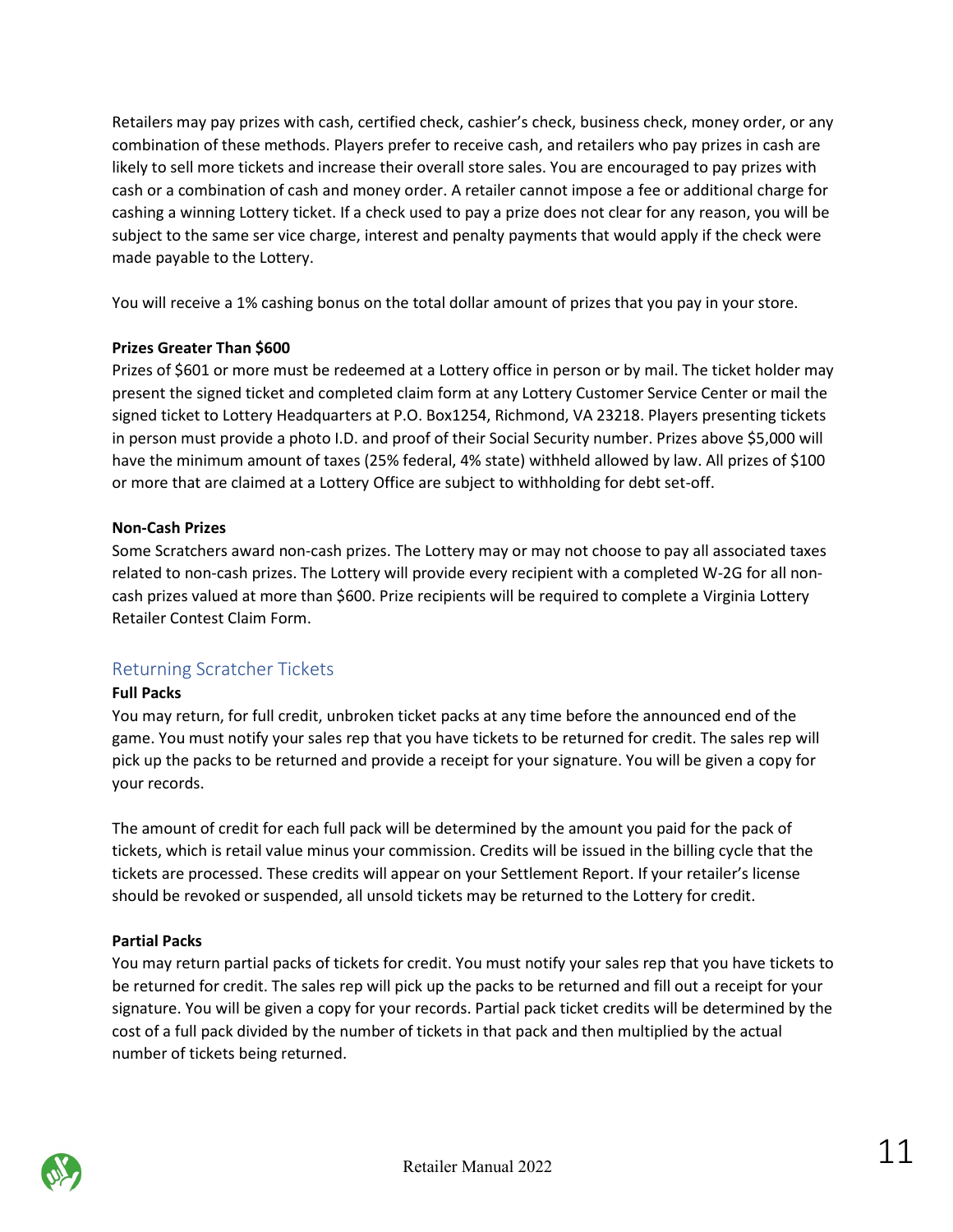Credits will be issued in the billing cycle that the tickets are processed. These credits will appear on your Settlement Report. Any full or partial packs that are returned will also be billed in the same cycle as the credits appear unless they have already been billed.

If your retailer's license should be revoked or suspended, all unsold tickets may be returned to the Lottery for credit.

# <span id="page-11-0"></span>End-of-Game Procedures

Each Scratcher will end on a date announced in advance by the Lottery. The Lottery may suspend or terminate a game without advance notice if this action will serve and protect the public interest. In either case, a Director's Order will be issued stating the game and ending date. Retailers will be notified when a game will end. No Scratcher game tickets from that game shall be sold after the announced end of that game. Retailers must return Scratchers within 30 business days of the announced end of game to receive credit. Retailers should notify their sales rep if they have tickets to return for credit.

# **No More Top Prizes in a Game**

Occasionally the final top prize in a Scratcher game will be claimed before the game has sold out. When this happens, you will receive a message via the online terminal letting you know to stop selling this game immediately. You must pull any remaining unsold tickets from your inventory and hold them for your sales representative to pick up. You will receive credit for any unsold, unscratched tickets.

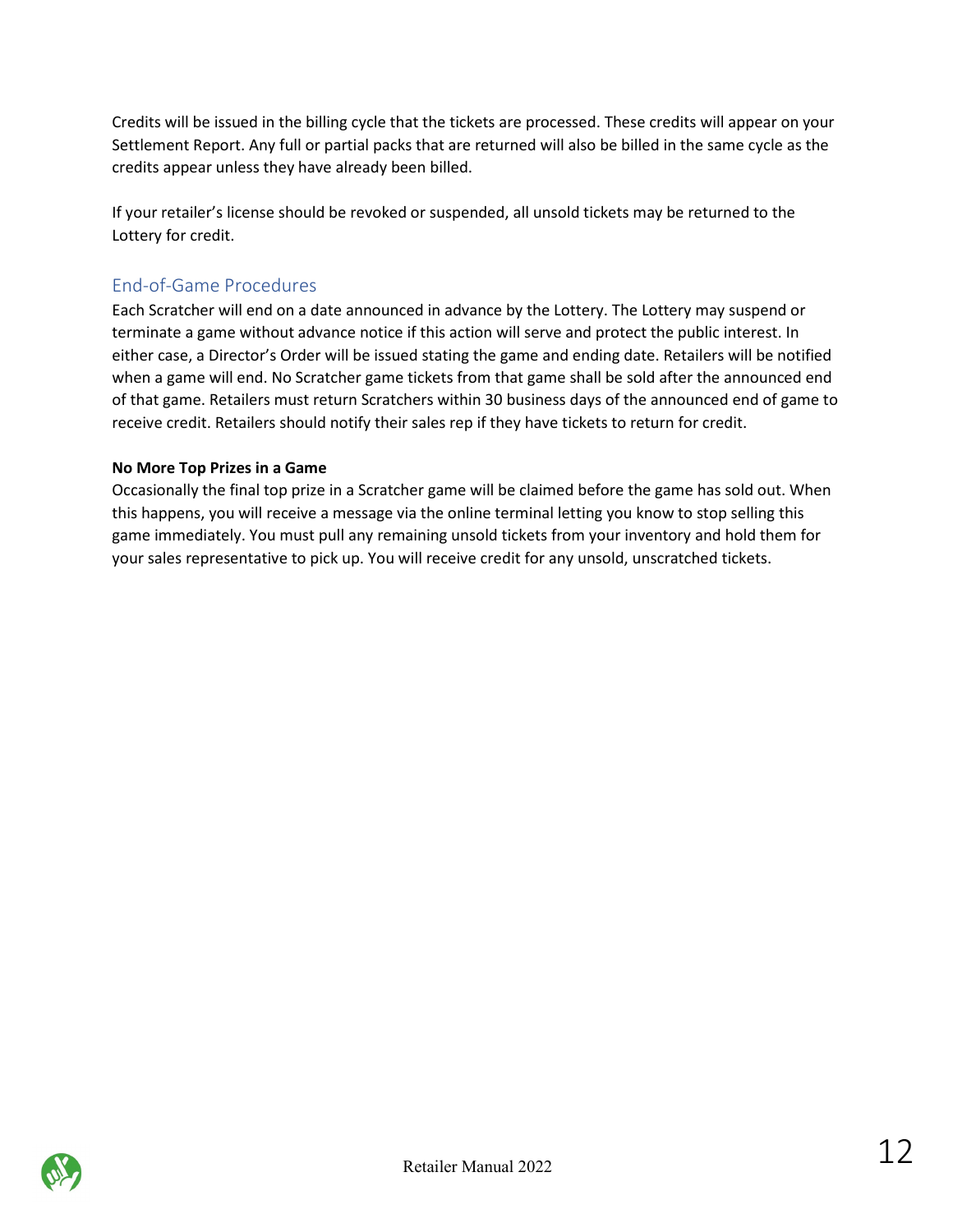# <span id="page-12-0"></span>Draw Games

# <span id="page-12-1"></span>Draw Game Background

Online games are very popular. The Virginia Lottery offers several varieties that appeal to a broad player base. These draw games are separated into three distinct categories:

- Daily Games are drawn twice a day, seven days a week. These games have a loyal customer base and offer very stable sales.
- Jackpot Games offer players the opportunity to play for large jackpots worth millions of dollars. These games also offer many significant prize levels other than the jackpot.
- For-Life Games offer players a set prize for life.
- Print n' Play Games offer players extended play action and instant wins (no drawings take place for these games).
- Raffle Games run for a limited period, and all prizes are drawn at the end ofsales.

#### <span id="page-12-2"></span>Game Rules

Game rules are explained in summary fashion on the back of the play slip for each game. Complete online game rules and regulations may be obtained by contacting your Customer Service Center.

## <span id="page-12-3"></span>Retailer Compensation

#### **As a licensed online retailer, you receive:**

- Five percent (5%) commission for all draw tickets sold at your store. This money will appear asa credit on the Weekly Settlement Report.
- One Percent (1%) of all draw prizes cashed at your store. This money will appear as a credit on the
- Weekly Settlement Report.
- Periodically, retailer promotional programs will be offered to increase your compensation. These programs are designed to reward you for improved performance and results. Your sales rep will inform you when these programs occur.
- Retailers who sell draw tickets with prizes of \$20,000 or more receive an additional bonus. Ask your sales rep for additional details.

#### <span id="page-12-4"></span>Draw Ticket Sales Restrictions

- It is against the law for you to sell Lottery tickets to any customers under the age of 18.
- You may allow employees 16 years or older to sell or redeem Lottery tickets if they are supervised by an on-site manager who is 18 years of age or older.
- Draw ticket sales from retailers to customers must be for the price shown on the ticket. You may not charge tax or any additional fees.
- You may not sell Lottery tickets to customers by credit card or by charging them to a store account.
- You may not accept food stamps or food coupons as payment for Lottery tickets.
- You may not accept wagers over the phone. All transactions must be in person at the licensed location.

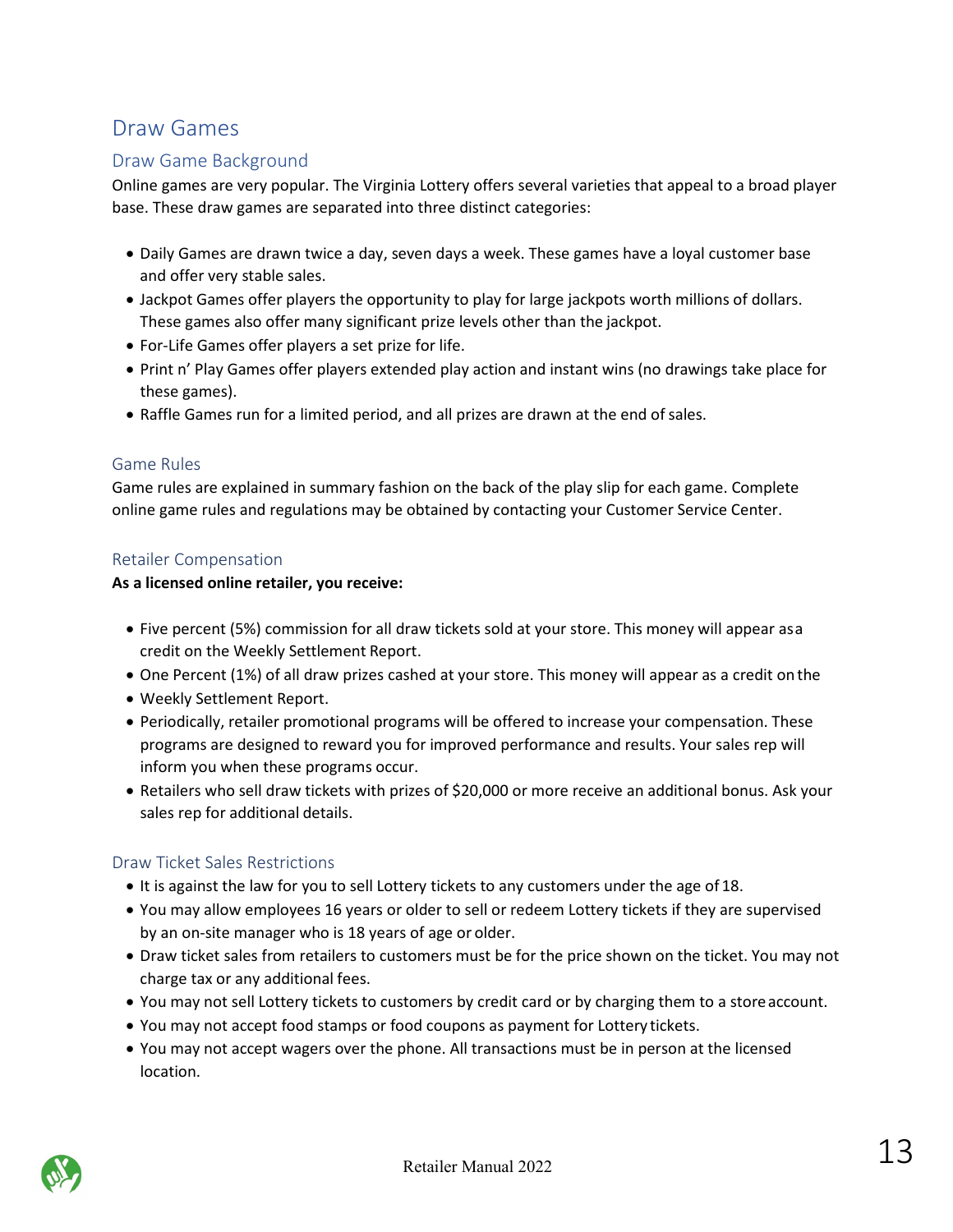# <span id="page-13-0"></span>Maximizing Draw Ticket Sales

The sales of draw games are both planned and impulse purchases. For the frequent player, it is a planned purchase made on a regular basis. Infrequent players may purchase tickets when the jackpot rises to a level that interests them or if they have a lucky number that they want to play. Here are some tips to maximize sales on these products:

- Allow players to play without a play slip, so they can play extra numbers that occur to them at the last minute.
- Post your own store's "lucky picks," which players and potential players will sometimes playalong with their favorite numbers.
- Players like to play combinations of recent winning numbers.
- Jackpot awareness is the most important factor. The impulse sales for these games are driven by the jackpot. Always keep the correct jackpot posted in highly visible areas.
- Let your customers know that players win at yourstore.
- Pay as many prizes as possible in cash. Players like to be paid in cash instead of checks or money orders. It also gives them cash to spend on merchandise in your store.
- Keep your Lottery terminal highly visible and free of clutter.

# <span id="page-13-1"></span>How to Play Draw Games

For a list of draw games available from the Virginia Lottery please, see the "How to Play" Brochure. This brochure also includes detailed information on prize structures and how to play.

|                | Monday    | Tuesday         | Wednesday                                                                              | Thursday  | Friday          | Saturday  | Sunday    |
|----------------|-----------|-----------------|----------------------------------------------------------------------------------------|-----------|-----------------|-----------|-----------|
| $1:59$ p.m.    | Pick 3    | Pick 3          | Pick 3                                                                                 | Pick 3    | Pick 3          | Pick 3    | Pick 3    |
| &              | Pick 4    | Pick 4          | Pick 4                                                                                 | Pick 4    | Pick 4          | Pick 4    | Pick 4    |
| 11:00 p.m.     |           |                 |                                                                                        |           |                 |           |           |
| 9 p.m.<br>Only | Cash4Life | Cash4Life       | Cash4Life                                                                              | Cash4Life | Cash4Life       | Cash4Life | Cash4Life |
|                |           |                 | Cash 5 w/EZ  Cash 5 w/EZ  Cash 5 w/EZ  Cash 5 w/EZ Cash 5 w/EZ Cash 5 w/EZ Cash 5 w/EZ |           |                 |           |           |
| 11 p.m.        | Match     | Match           | Match                                                                                  | Match     | Match           | Match     | Match     |
| Only           | Powerball | Mega            | Powerball                                                                              |           | Mega            | Powerball |           |
|                |           | <b>Millions</b> | Bank a                                                                                 |           | <b>Millions</b> | Bank a    |           |
|                |           |                 | Million                                                                                |           |                 | Million   |           |

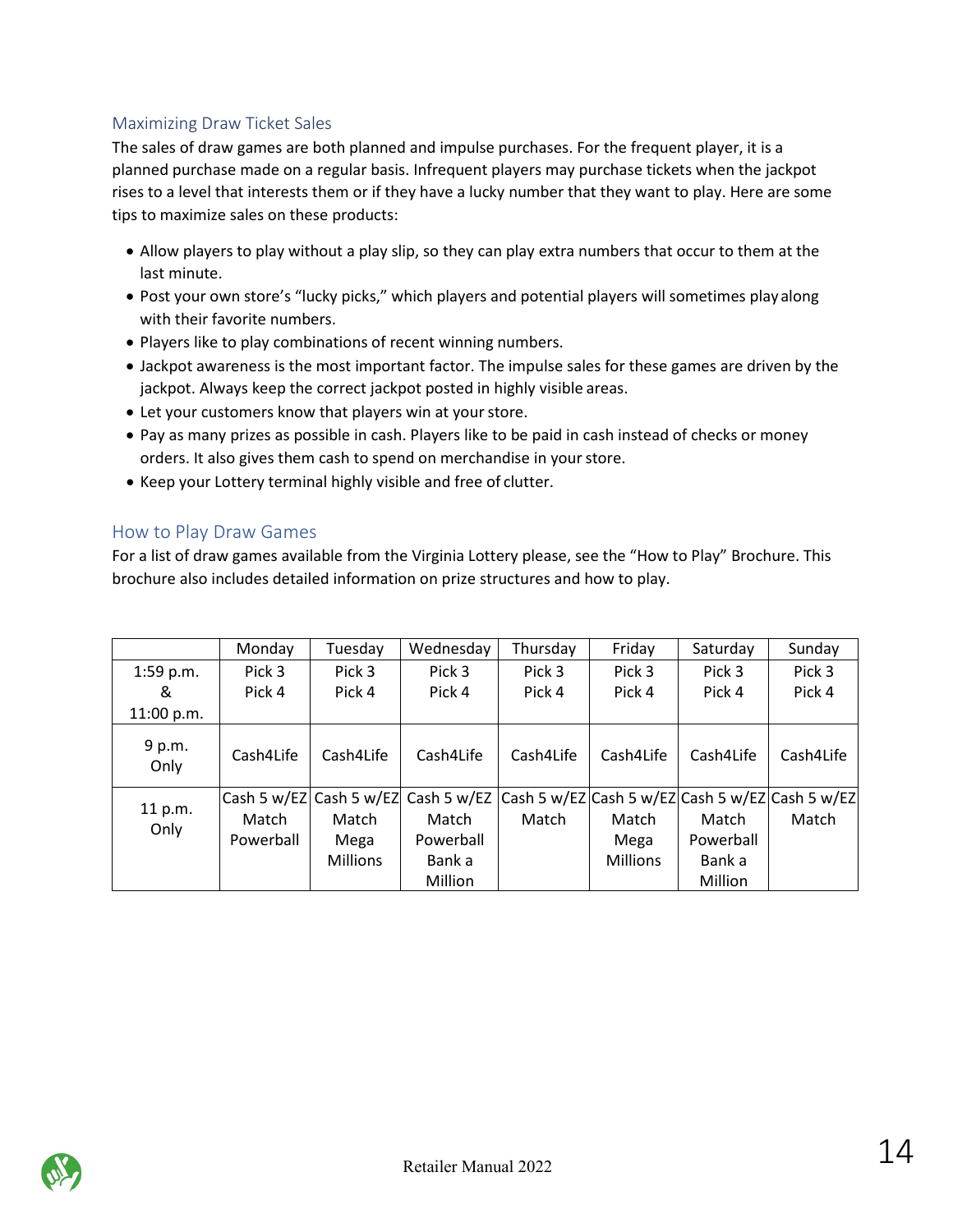# <span id="page-14-0"></span>Equipment



Flex Terminal/printer Ticket Checker





Lottery Vending Machine (28)



Multimedia Monitor



Lottery Vending Machine (20)

<span id="page-14-1"></span>

Game Touch Draw Machine

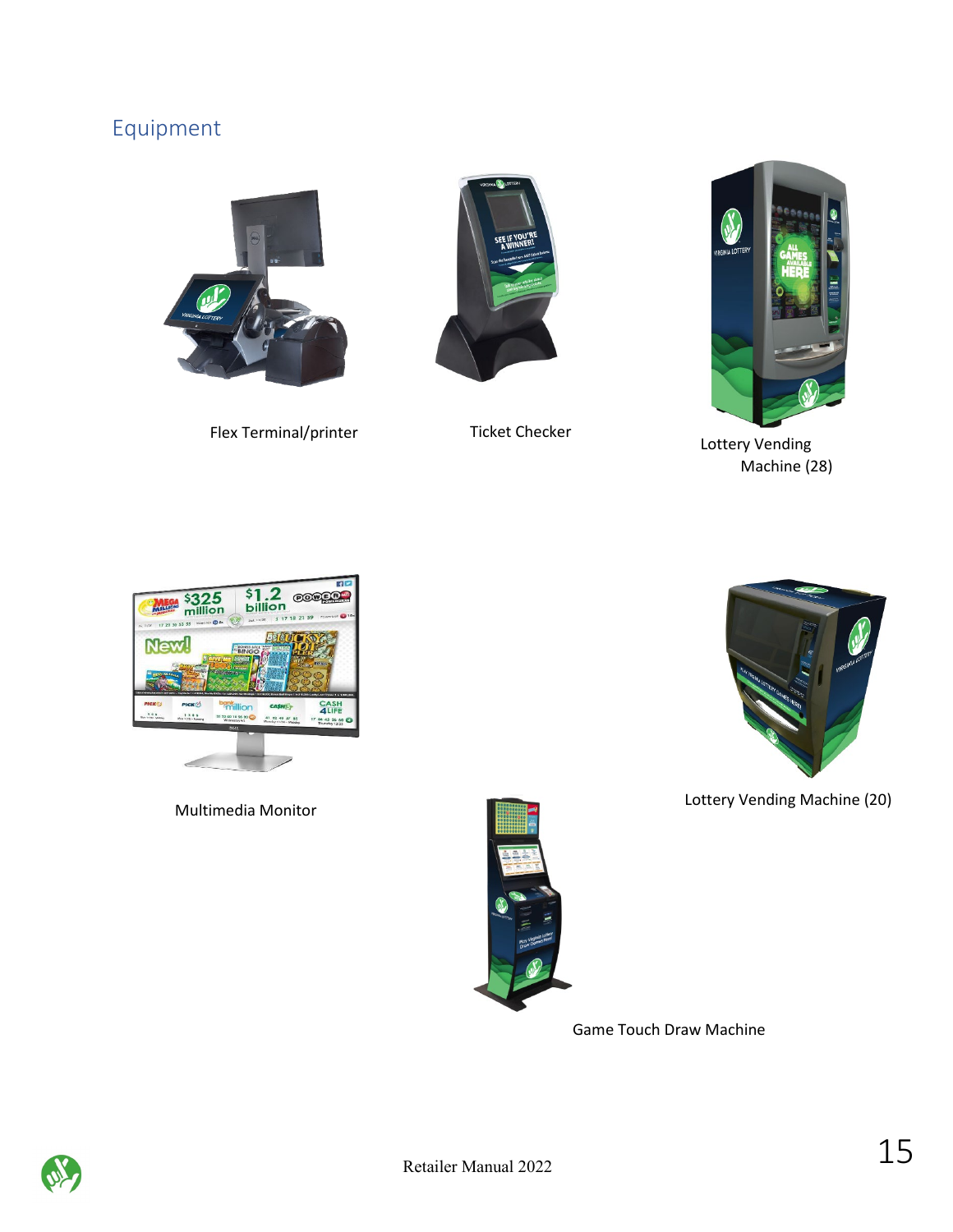# <span id="page-15-0"></span>Sales and Advertising Support

# Tips to Increase Sales

We at the Virginia Lottery want to help you sell Lottery products. Time-tested ways to increase sales are:

- Use the knowledge, experience and resources of your sales rep.
- Communicate with the customer; be sure everyone on your staff knows about Lottery products and equipment.
- Place Lottery point-of-sale materials where customers can see them.
- Keep your Scratchers where customers can see them.
- Place long-term signs (like jackpot reminders) where customers can see them.
- Keep your jackpot games signage up-to-date and accurate.
- Use special or seasonal point-of-purchase pieces.
- Participate in ongoing retailer incentive programs.
- Communicate number of winning tickets or prizes you have sold in your store through a visible winner awareness program.
- Keep your Lottery equipment clean and free of clutter.
- Keep your scratch ticket dispensers stocked.

# <span id="page-15-1"></span>Advertising

Advertising is a very important method the Virginia Lottery uses to make our retailers successful in generating sales and attracting consumers. We make a conscientious effort to educate the importance of playing responsibly. We strategically design and implement campaigns that appeal to our loyal players while attracting new players. In addition to promoting our products and high jackpots, we highlight winners. Our advertising mix includes:

- Television
- Radio
- Digital banner, web, and Facebook ads
- Out of Home billboards, bus, and gas pump
- Point-of-Sale in-store posters, and signs

# <span id="page-15-2"></span>**Digital**

Social media is the new frontier, and the Lottery is always looking for ways to connect with its players in new and exciting ways. This includes partnering with retailers to cross promote with them and drive traffic to their social media sites.

The Virginia Lottery website also gives players information on scratch tickets, online game plays, download instructions, and direct access to their MyGameRoom account. Visit the Virginia Lottery website at: www.valottery.com.

The Virginia Lottery is active on Facebook, Twitter, YouTube, Instagram, and LinkedIn. Its Facebook community boasts more than 100,000 fans, and on Twitter, the Lottery has more than 6,000 followers.

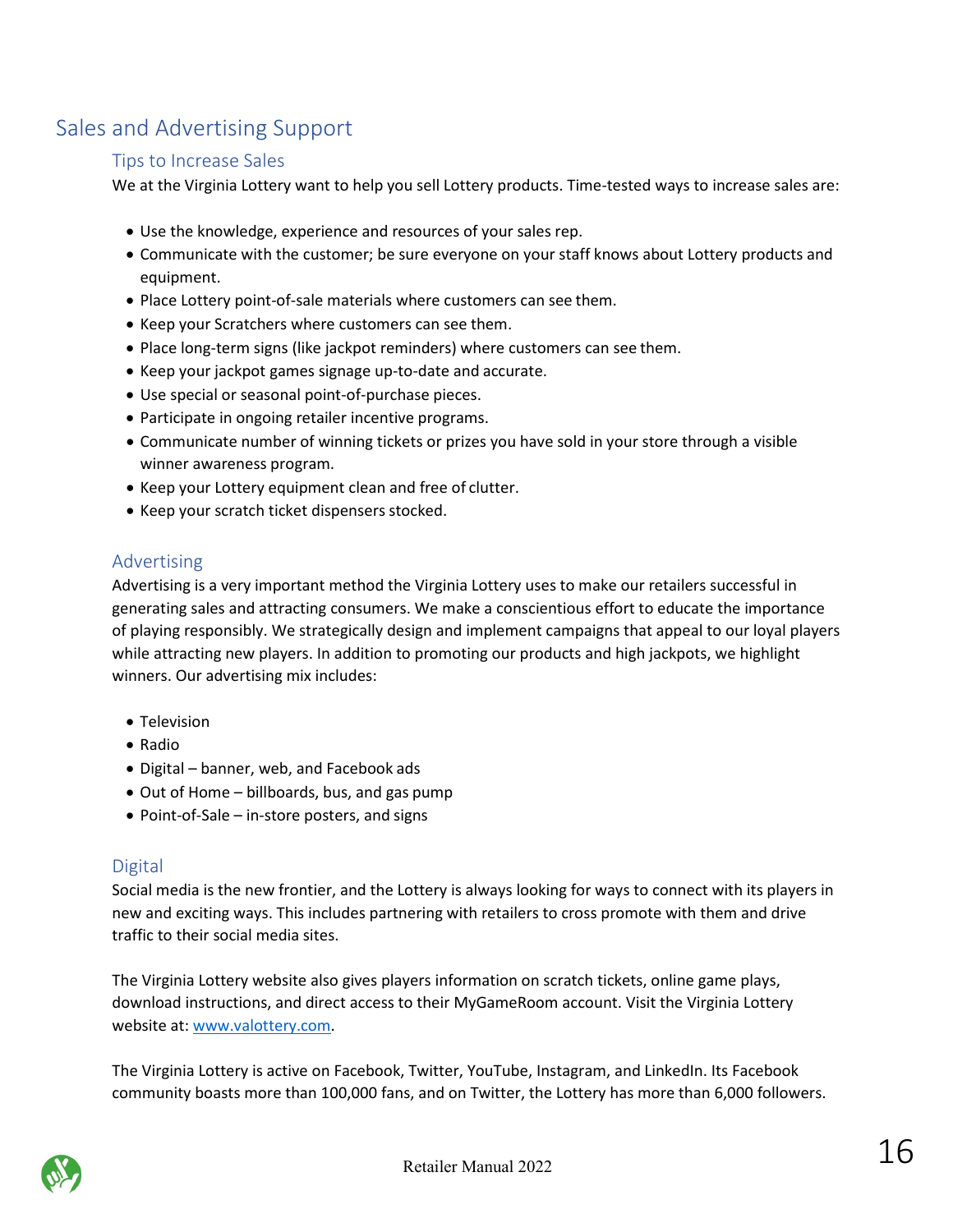<span id="page-16-0"></span>Lottery Facebook fans can find info about upcoming events, learn more about winners and watch the draw show live. Fans/followers also have the chance to participate in unique promotions, (including ones that are tied to the purchase of a ticket).

Connect with us on all our social media platforms:



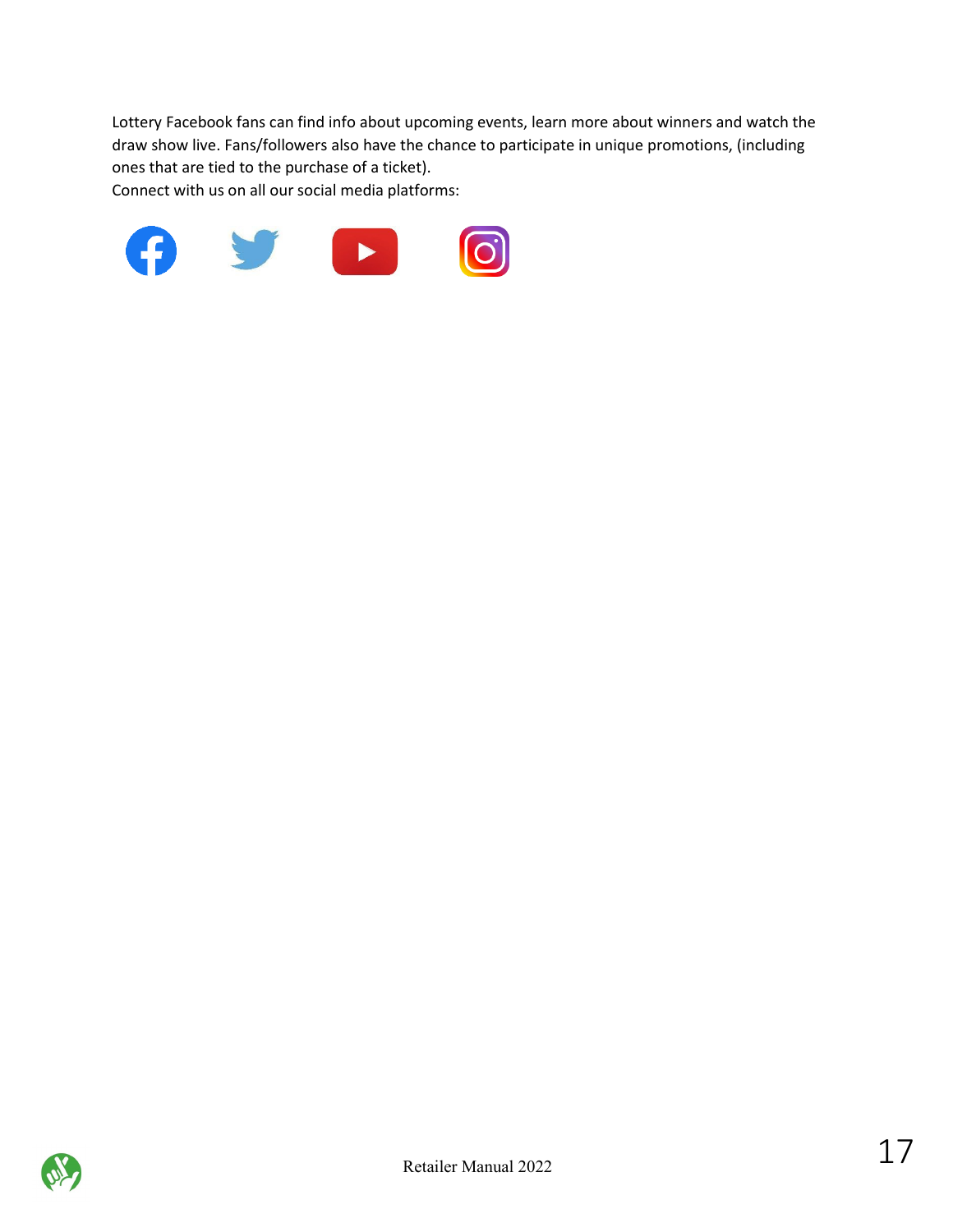# Advertising Support from the Virginia Lottery

<span id="page-17-0"></span>Point of Sale and Merchandising





Playcenter **Door Panel** 



Writing Surface Insert



Terminal Shield



Mega Millions Winner Awareness



Change Mat



Powerball Winner Awareness

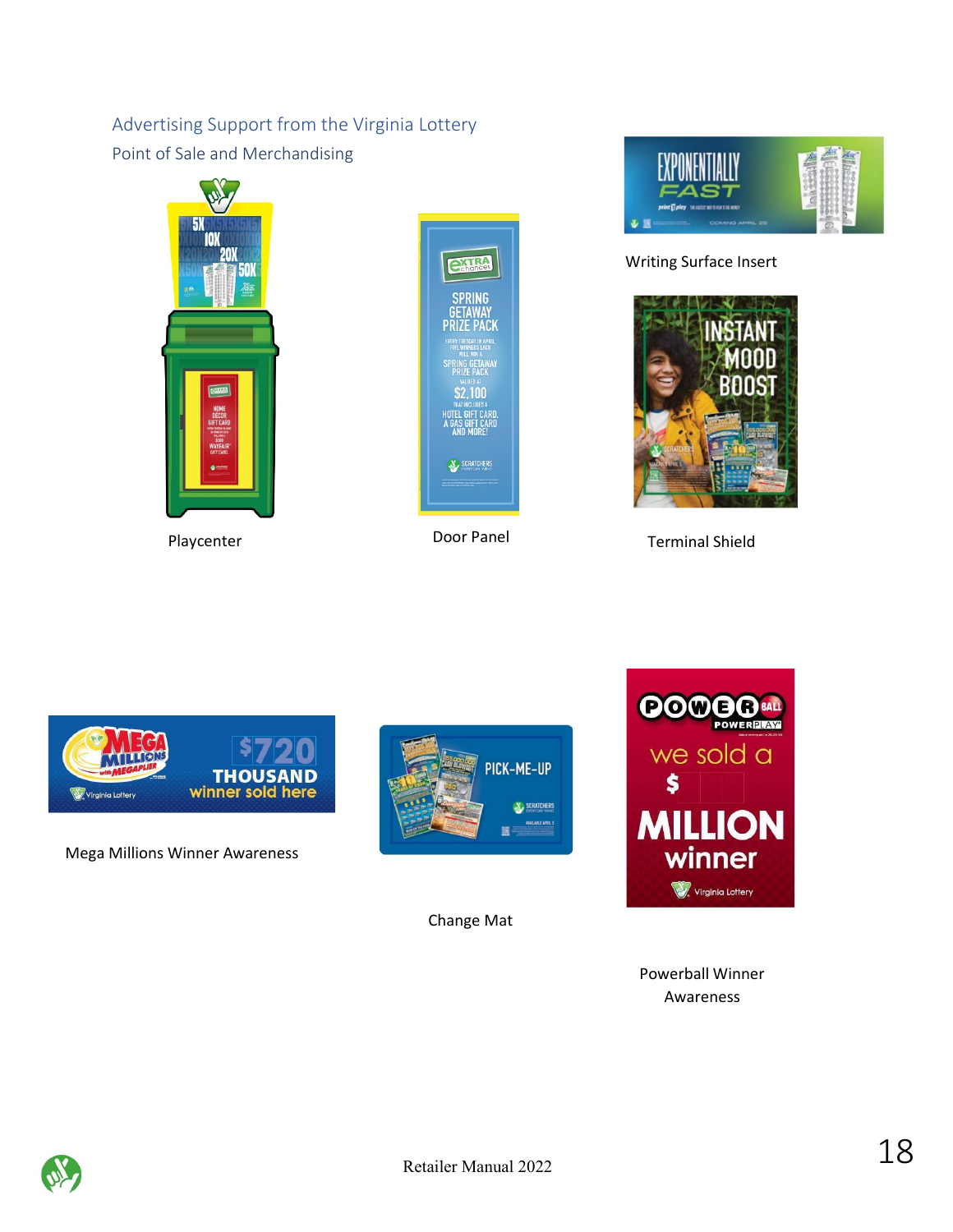





LED Sign Door Decal





Curb Sign

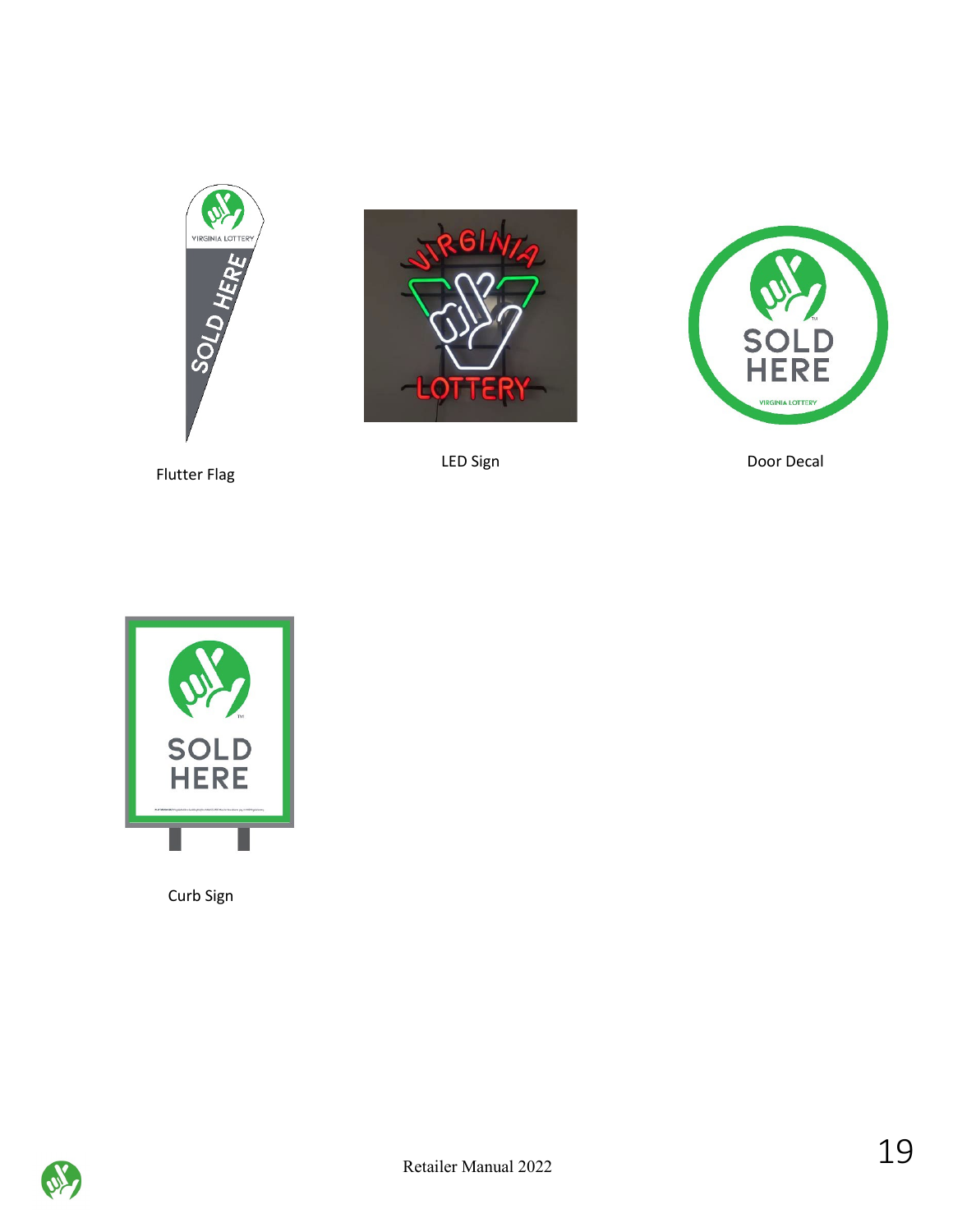# <span id="page-19-0"></span>Licensing & Accounting

# <span id="page-19-1"></span>Licensing

How to become a Lottery retailer

# **Eligibility**

Any person (see exceptions below) who is 18 years of age or older and who is bondable may apply for a license as a Lottery retailer in accordance with the provisions and requirements of the Lottery's licensing procedures. No one may apply who:

- 1. Will be engaged primarily in the business of selling Lottery tickets.
- 2. Is a board member, officer or employee of the Virginia Lottery or resides in the same household as a board member, officer or employee of the Virginia Lottery.
- 3. Is a board member, officer or employee of a vendor to the Virginia Lottery, working on a contract with the Virginia Lottery, or whose business is owned by or controlled by or affiliated with that vendor.

## **General Standards for Licensing**

The director or designee may license those persons who will best serve the public interest, convenience and public trust in the Lottery and promote the sales of Lottery tickets. Before issuing or renewing a license, the director may consider factors, including, but not limited to, the following:

- 1. The financial responsibility and security of the applicant and his/her business or activity.
- 2. The accessibility of the place of business or activity to all the public.
- 3. The sufficiency of existing Lottery retailers to serve the public convenience.
- 4. The expected sales volume of Lottery tickets.
- 5. The ability to offer a high level of customer service to Lottery players.

The Director may develop and, by Director's Order, publish additional criteria that, in his judgment, are necessary to serve the public interest and public trust in the Lottery.

After notification of selection as a Lottery retailer, the applicant shall file all required forms with the Lottery. The applicant must submit all information required to be considered for licensing. Failure to submit required forms and information within the times specified by the Lottery may result in the loss of the opportunity to become or remain a licensed Lottery retailer.

#### **Bonding**

All retailers are required to have and maintain a surety bond in the amount determined by the Lottery from a surety bond company entitled to do business in Virginia. The Lottery may establish a sliding scale for surety bonding requirements based on the volume of Lottery ticket sales by a retailer to ensure that the Commonwealth's interest is adequately safeguarded.

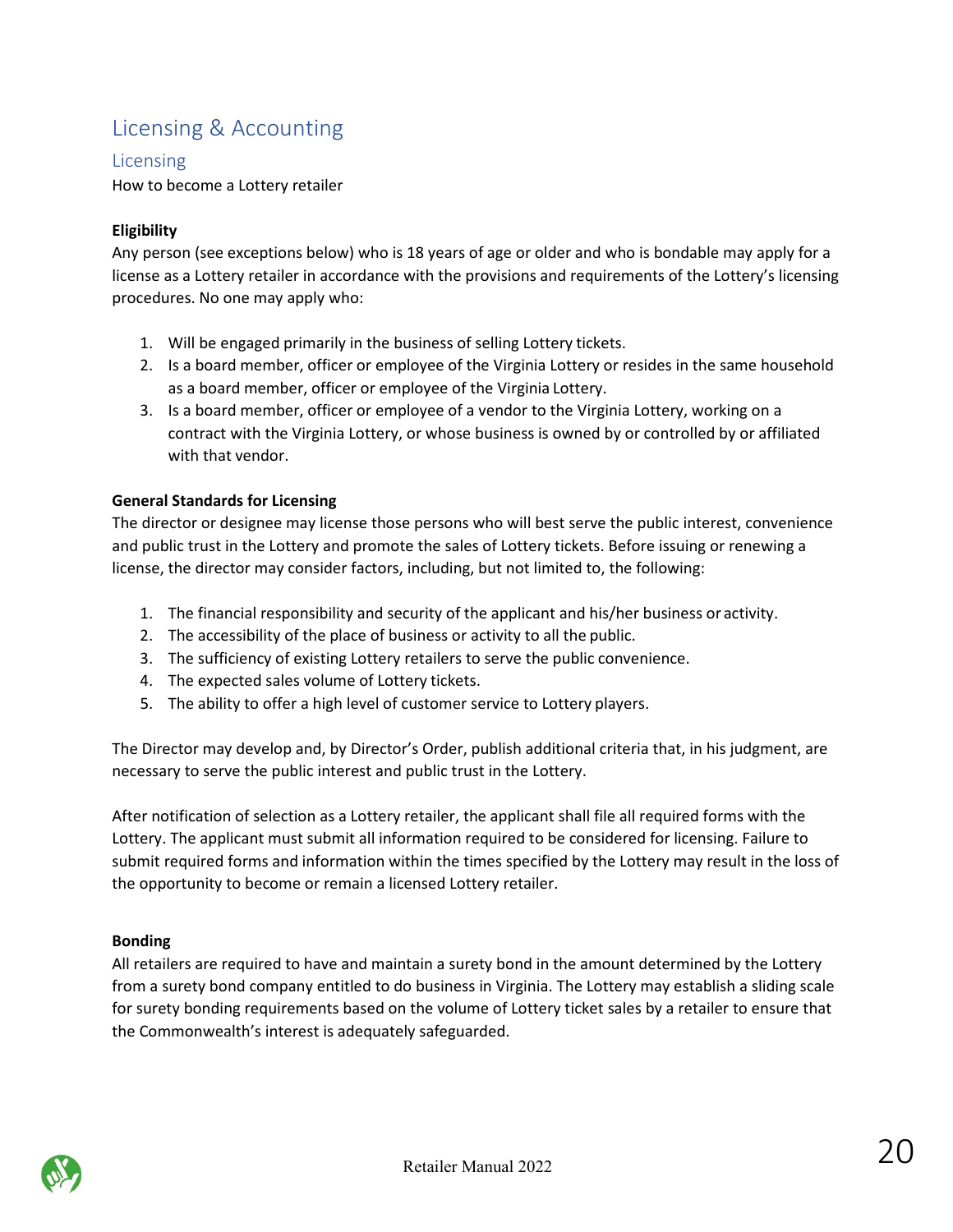#### **Lottery Bank Accounts and Electronic Funds Transfer (EFT) Authorization**

All retailers are required to have and maintain a separate bank account in a bank participating in the Automatic Clearing House System. This account shall be titled as: (Retailer-Business Name / Virginia Lottery Trust) and shall be exclusively for Lottery business. This Lottery account will be used by the retailer to make funds available to the Lottery through the EFT process to settle a retailer's account for funds owed due to the sale of tickets. All retailers shall make payments to the Lottery though the EFT in accordance with the Lottery's licensing procedures unless the director designates another form of payment and settlement under appropriate terms and conditions.

## **License Fees**

The initial, amended, and periodic license fees shall be determined annually by the Lottery Board.

## **Equipment Fees**

The fees for all Lottery equipment services shall be determined by the Director. All fees are subject to change based upon a cost review by the Lottery. Each retailer shall be assessed a weekly telecommunications line charge determined by the director. This fee is subject to change based upon a periodic review by the Lottery.

## **Application Procedure**

- The retail applicant submits a completed licensing application packet, including application fee. Applications are accepted in-person at our Customer Service Centers or online a[t](https://na3.docusign.net/Member/PowerFormSigning.aspx?PowerFormId=8bd6d424-d80f-4b00-b401-534c113ca30a&env=na3-eu1&acct=d1ecc785-5314-46e3-af40-4043a48988aa) [https://na3.docusign.net/Member/PowerFormSigning.aspx?PowerFormId=8bd6d424-d80f-4b00](https://na3.docusign.net/Member/PowerFormSigning.aspx?PowerFormId=8bd6d424-d80f-4b00-b401-534c113ca30a&env=na3-eu1&acct=d1ecc785-5314-46e3-af40-4043a48988aa) [b401-534c113ca30a&env=na3-eu1&acct=d1ecc785-5314-46e3-af40-4043a48988aa](https://na3.docusign.net/Member/PowerFormSigning.aspx?PowerFormId=8bd6d424-d80f-4b00-b401-534c113ca30a&env=na3-eu1&acct=d1ecc785-5314-46e3-af40-4043a48988aa)
- The Lottery conducts a background investigation on the business and business owners. This background investigation includes a credit history check, a tax record check, and a criminal record check.
- If approved, the local Customer Service Center (CSC) will notify the applicant, so they can complete the final submissions for the licensing process. The Lottery requires a signed Authorization Agreement for Preauthorized Payments from a specified bank account set-up for Lottery transactions. This account must be titled as: (Retailer-Business Name / Virginia Lottery Trust).
- At this point the applicant must also provide proof of bonding. All Lottery retailers are required to have a surety bond. Your sales rep can assist you with securing one.
- Once the bank account information and proof of bonding are set up, the applicant's license is issued and sent to the local Customer Service Center. Your local CSC will coordinate the installation of equipment at your place of business. Once approved, your sales rep will call to set-up your call day and place your Scratcher ticket order. Your assigned sales rep will also deliver your license and provide you with retailer training.
- If your application is denied, you will be notified in writing, and you will have the option to appeal the decision. Look under the DENIAL OF LICENSE section for more information.

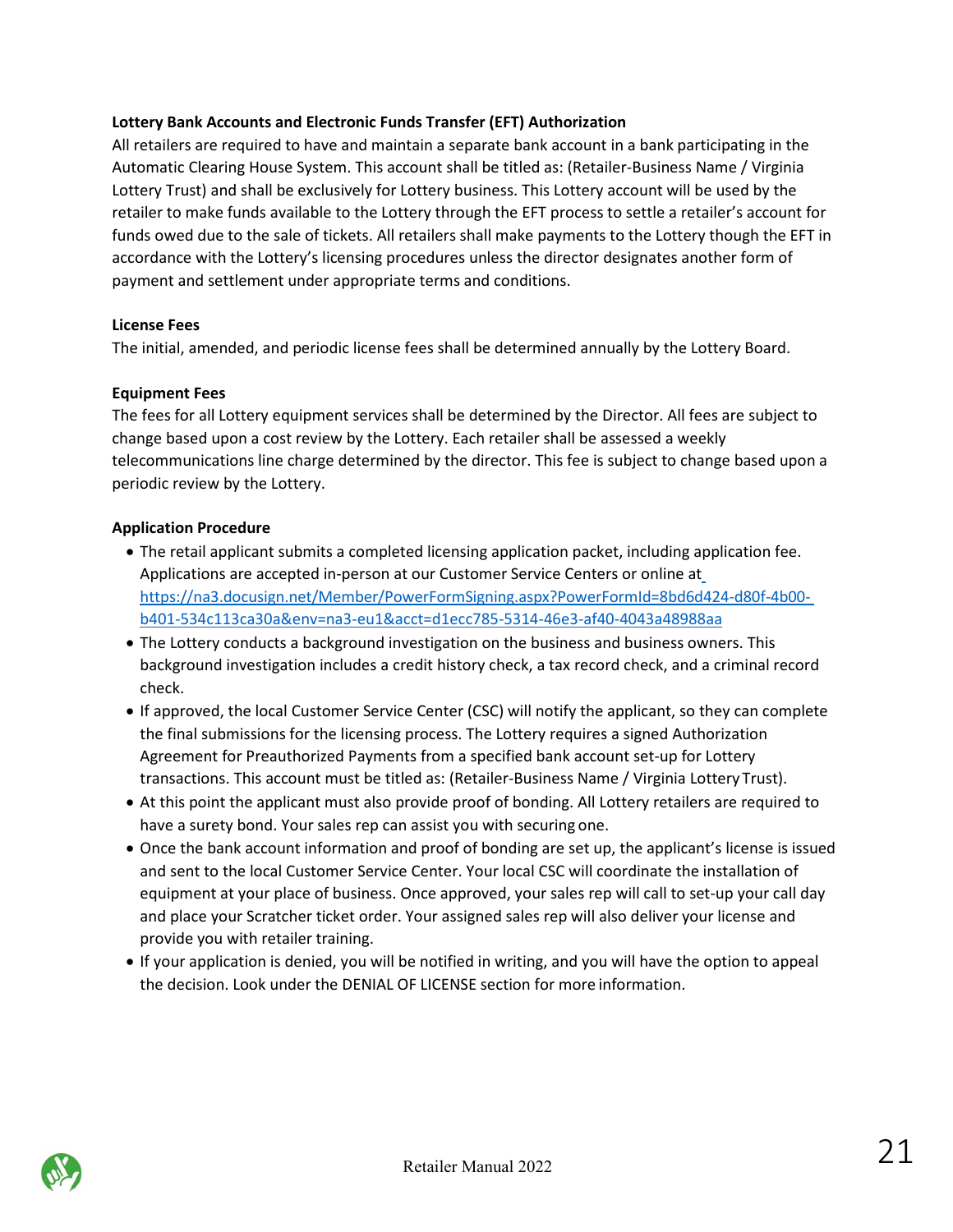#### **How to Get Additional Online Terminals**

If a current online retailer would like to have additional online terminals, their weekly online sales must average:

- \$15,000 per week for a second terminal based on the most recent 10-week average
- \$30,000 per week for a third terminal based on the most recent 10-week average

Additional terminal placement is also subject to equipment availability.

# <span id="page-21-0"></span>License Renewal

Approximately 60 days before your license expiration date, a line item will appear on your statement showing your license renewal fee. If you do not wish to renew your Lottery license, please contact the Licensing Department at **804-692-7690** between 8:15 a.m. and 5:00 p.m., Monday through Friday.

# <span id="page-21-1"></span>Bond Renewal

**For retailers bonded through the Lottery's bonding vendor**: Approximately 30-45 days before your bond expiration date, a line item will appear on your Lottery statement showing the premium due for a one -year renewal. This amount will be swept from your Lottery bank account.

**For retailers bonded through independent insurance:** Approximately 2 months prior to your bond expiration date, you will receive a letter requesting a continuation on your surety coverage for the next year. This certificate must be received by the Licensing Department 14 days **PRIOR** to your bond expiration date. Failure to supply this documentation will result in your license being inactivated until the certificate is received.

# <span id="page-21-2"></span>Denial of License

The Lottery Director may refuse to issue a license if the retailer does not meet the eligibility criteria and standards for licensing or if:

- The retailer has been convicted of a felony.
- The retailer has been convicted of a crime involving moral turpitude.
- The retailer has been convicted of any form of illegal gambling.
- The retailer has been convicted of knowingly and willfully falsifying, misrepresenting, or concealing a material fact, or makes a false, fictitious, or fraudulent statement ormisrepresentation.
- The retailer's place of business caters to or is frequented predominantly by persons under 18 years of age.
- The nature of the retail business constitutes a threat to the health or safety of prospective Lottery patrons.
- The nature of the retailer's business is not consistent with the principles and ideals ofthe Commonwealth of Virginia.
- The retailer has committed any act of fraud, deceit, misrepresentation or conduct prejudicial to public confidence in the Virginia Lottery.

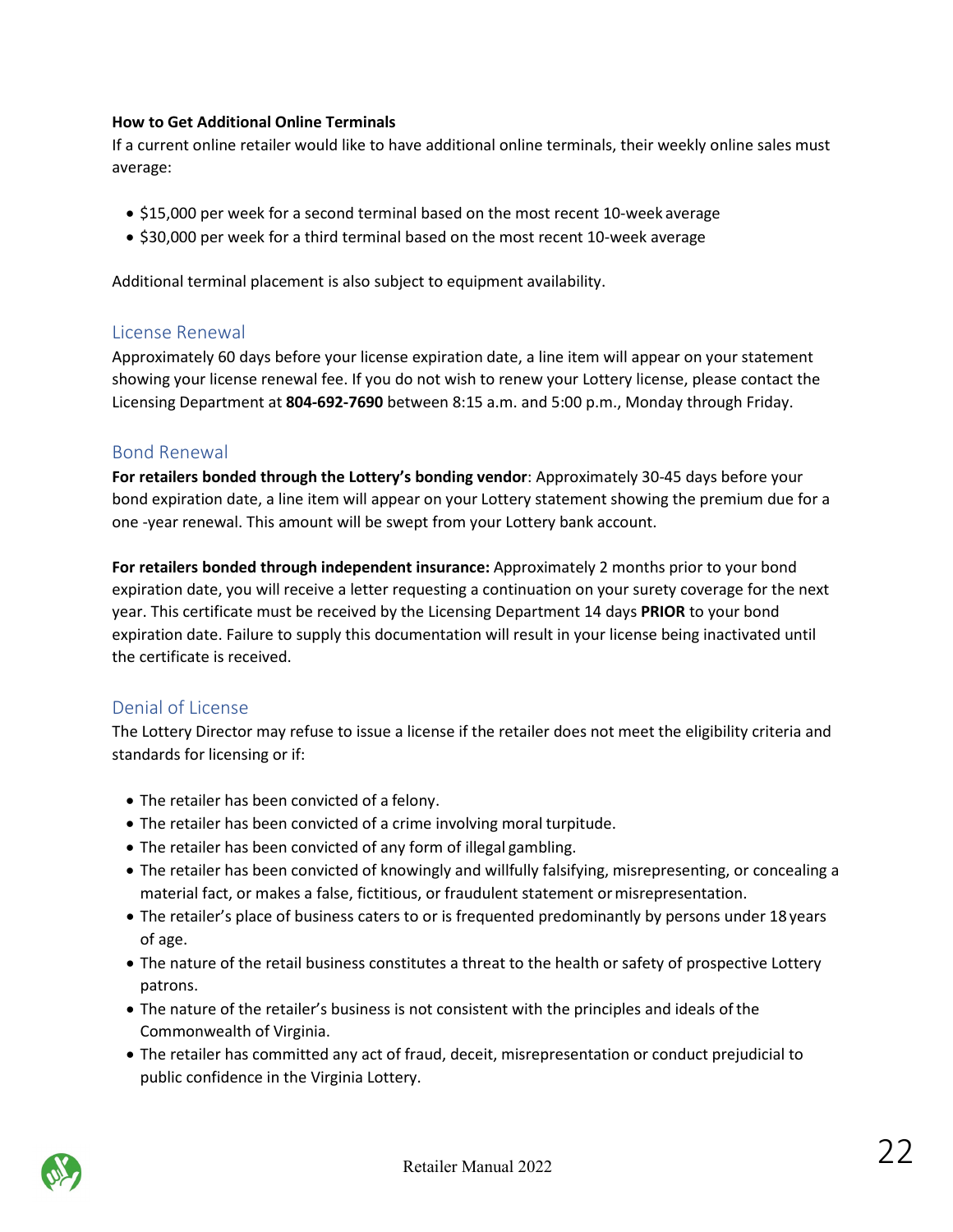If you receive a denial on your license application, and you wish to appeal the decision, please complete the "Request for Informal Conference" form that is with the letter and return it to the Lottery. Please note that there is a 30-day time limit for filing an appeal request. Upon receipt of the completed form, someone will contact you to schedule a day and time for the conference.

# <span id="page-22-0"></span>Suspension, Revocation, or Refusal to Continue License

The Lottery Director may suspend, revoke or refuse to continue a retailer's license if a retailer:

- Fails to account properly for online terminal ticket roll stock, canceled tickets, prizes claimed and paid, or the proceeds of the sales of Lottery tickets.
- Fails to file or maintain the required bond or the required Lottery bank account.
- Fails to comply with all applicable laws, instructions, terms or conditions of the license, or rules and regulations of the department concerning the license activity, especially about the prompt payment of claims.
- Is convicted, following the approval of the license, of any of the offenses cited in DENIAL OF LICENSE.
- Fails to file any return or report or to keep records or to pay any fees or other charges as required by the State Lottery Law or the rules or regulations of the Lottery or Lottery Board.
- Commits any act of fraud, deceit, misrepresentation or conduct prejudicial to public confidence in the Virginia Lottery.
- Fails to maintain Lottery ticket sales at a sufficient level to meet the department's administrative costs for servicing the retailer, provided that the public convenience is adequately served by other retailers.
- Fails to notify the Lottery of a material change after the license is issued, of any matter required to be considered by the Director in the licensing process.
- Fails to comply with the game rules.
- Fails to meet minimum point-of-sale standards.

Any action affecting the status of a retailer license has the right of appeal. Please follow the instructions contained in your notification letter, paying special attention to the time limits for filing the appeal.

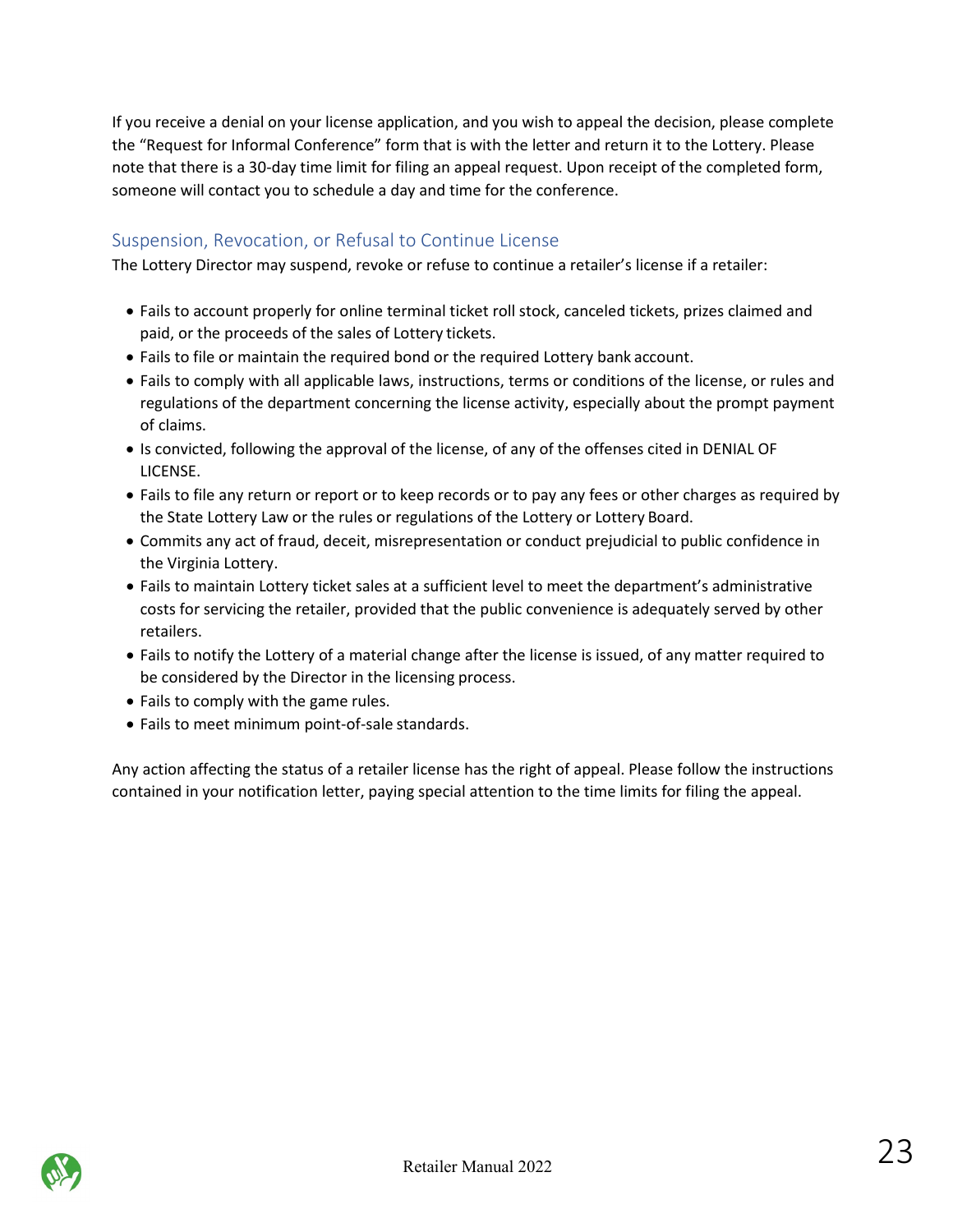# <span id="page-23-0"></span>Change of Ownership Procedures

If you sell your business, the new owner must apply for a new Lottery license. The license issued to you is no longer valid once the change of ownership takes place. **Please allow 8 weeks for a change of ownership to take place.**

The procedure for a change of ownership is as follows:

- Notify your sales rep that a change of ownership will take place. We ask that as much notice as possible be given. The Sales Department will notify the Licensing Department.
- The new business owner follows the same application process as listed in the HOW TO BECOME A LOTTERY RETAILER section of this manual. Failure to submit the required application paperwork prior to the change in ownership will result in the immediate inactivation of the current license. Lottery products and equipment will be removed from the place of business until the new application has been submitted and approved for the new ownership.

# <span id="page-23-1"></span>Temporary License for Special Events

If you are a currently licensed Lottery retailer, you may request a temporary license to sell tickets at a special event in your area. You will not be required to secure an additional bond to sell tickets at that event if the following conditions are met:

- You have had less than 3 "non-sufficient funds" in the past 12months.
- The license issued for the special event will be used only to sell tickets at a specified location and during a specified time for the approved special event.
- You agree to abide by all Virginia Lottery laws, rules, and regulations that apply to the sale ofLottery tickets.

# <span id="page-23-2"></span>Display of License

All Lottery retailers must display their license in general view of the public where Lottery tickets are sold.

# <span id="page-23-3"></span>Accounting

# <span id="page-23-4"></span>Billing Cycles & Sweep Dates for Scratchers

All Scratchers are sold to retailers on consignment. Simply put, tickets are not put into the accounting cycle until retailers activate the pack as it is put on sale.

Our accounting cycles for Scratchers are set up in one-week segments. A cycle begins on Wednesday and ends on the following Tuesday. For all retailers, in our billing cycle, credits are posted in the billing cycle in which they occur. All ticket cashing credits between Wednesday, Day 1, and Tuesday, Day 7, will be included in the billing sweep on Thursday **Day 9**. All tickets activated between Day 1 and Day 7 will not be billed until the settlement for cycle Day 21 – 28 and are not collected until **Day 30**.

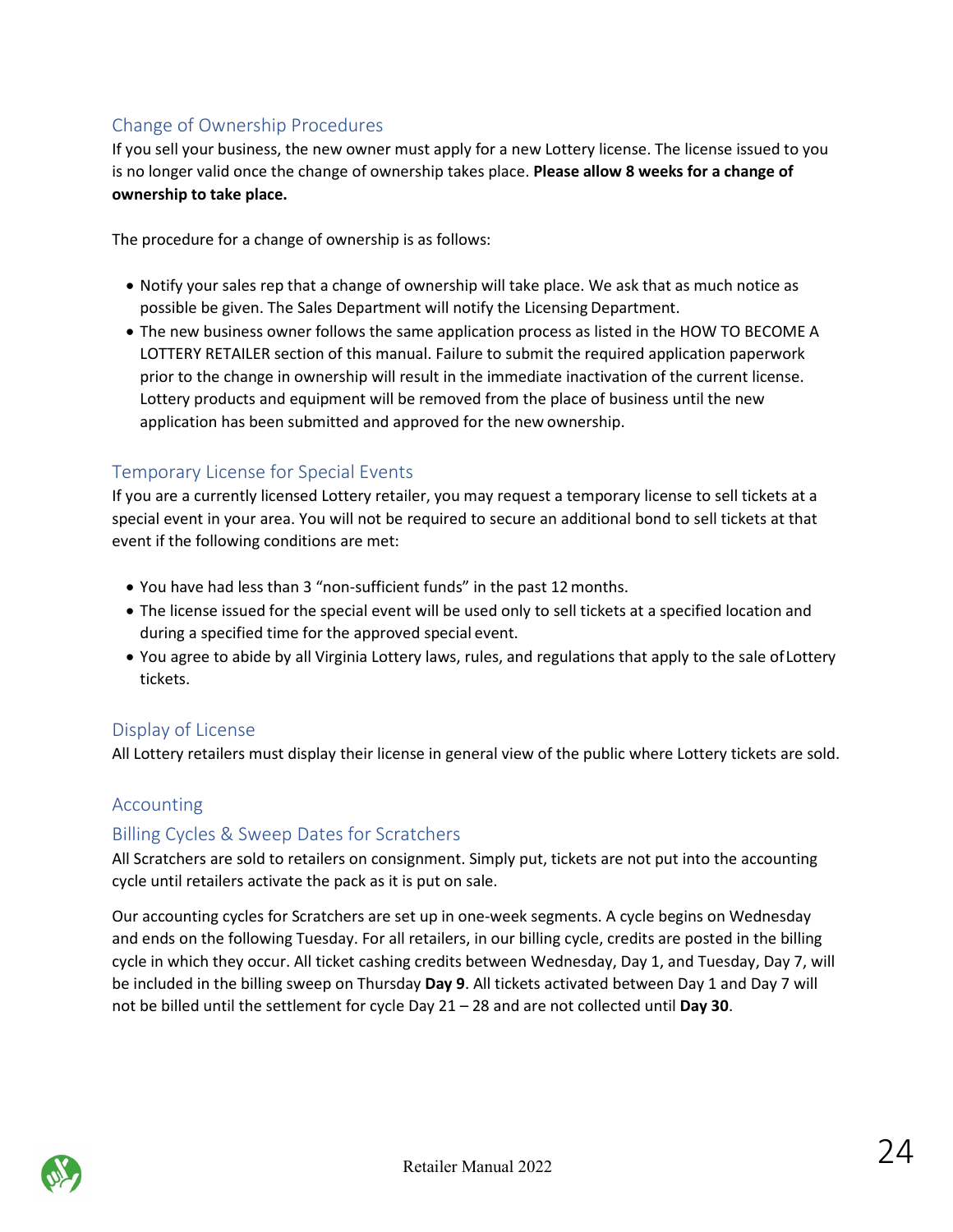| Sun           | Mon           | <b>Tue</b>    | Wed                                       | Thu                                                                                     | Fri           | Sat           |
|---------------|---------------|---------------|-------------------------------------------|-----------------------------------------------------------------------------------------|---------------|---------------|
|               |               |               | Day 1<br><b>Start of</b><br>billing cycle | Day 2                                                                                   | Day 3         | Day 4         |
| Day 5         | Day 6         | Day 7         | Day 8                                     | Day 9<br><b>Sweep</b><br><b>Includes</b><br><b>Credits from</b><br><b>Days 1 - 7</b>    | <b>Day 10</b> | Day 11        |
| Day 12        | Day 13        | Day 14        | Day 15                                    | Day 16                                                                                  | Day 17        | <b>Day 18</b> |
| Day 19        | <b>Day 20</b> | <b>Day 21</b> | <b>Day 22</b>                             | <b>Day 23</b>                                                                           | <b>Day 24</b> | <b>Day 25</b> |
| <b>Day 26</b> | <b>Day 27</b> | <b>Day 28</b> | <b>Day 29</b>                             | <b>Day 30</b><br>Sweep<br><b>Includes</b><br><b>Activations</b><br>from Days<br>$1 - 7$ | <b>Day 31</b> |               |

**Below is a Calendar Showing Examples of the Billing Cycle:**

On each Wednesday following the end of a billing cycle, you will need to print the Settlement Report when you sign on the online terminal. You will need to deposit the amount owed into your bank account in time for the Thursday collection (or sweep). If the balance due is a credit for you, these funds will be transferred to your account on Thursday as well.